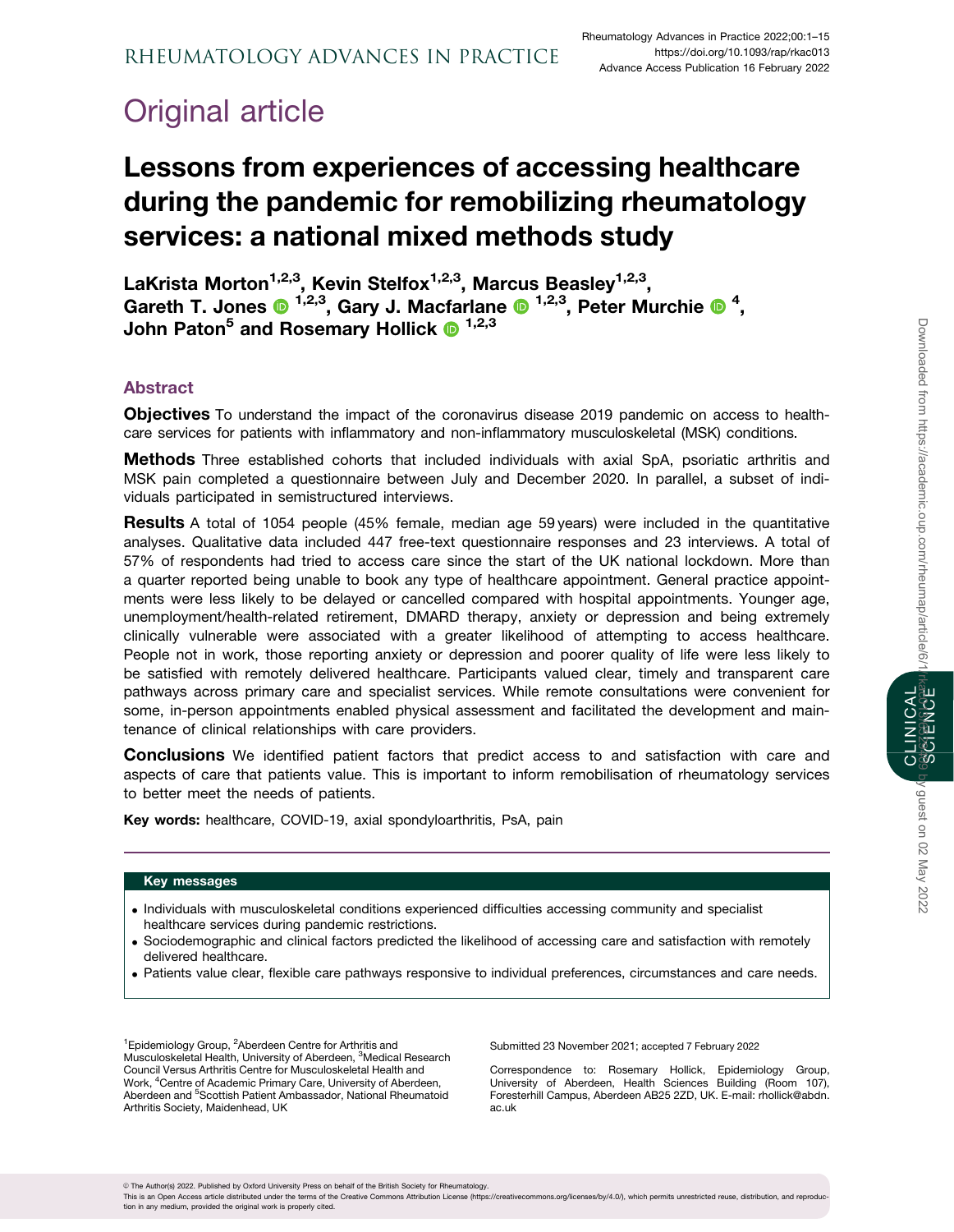## <span id="page-1-0"></span>Introduction

The coronavirus disease 2019 (COVID-19) pandemic has significantly impacted people's normal access to healthcare and the way it is delivered to them. In the UK, the first national lockdown was declared from 23 March 2020. During the lockdown, most scheduled and elective services within secondary care were temporarily suspended and then resumed only remotely [\[1\]](#page-12-0), while specific services were prioritized (e.g. cancer treatment). In primary care, the first few months of the lockdown saw a 30% reduction in general practice (GP) consultations across England [\[2](#page-12-0), [3\]](#page-12-0). Furthermore, the rates of referrals, new prescriptions and immunizations decreased more than that expected by the reduction in consultations [\[2,](#page-12-0) [3](#page-12-0)]. Consultations that went ahead were mostly conducted remotely.

People with musculoskeletal (MSK) conditions access more care than those in the general population [\[4](#page-12-0)]. Prior to the COVID-19 pandemic, most of the care for people with MSK conditions was delivered in person across community and hospital-based services. While some MSK conditions are managed mainly in primary care with input from specialist services as required (e.g. chronic non-inflammatory conditions), care for those with inflammatory rheumatic conditions treated with immunosuppressives is led by specialist rheumatology services. During the first wave of the pandemic, pain management services, physiotherapy and elective orthopaedic services were suspended. Many staff were redeployed to frontline COVID-related care. Some people with MSK conditions, particularly those inflammatory rheumatic conditions treated with immunosuppressive therapies, were identified as clinically extremely vulnerable (CEV) and advised to 'shield', which included advice to stay at home and not go to work.

Some of the changes to healthcare resulting from the pandemic have been positive, others less so. Positives include enhancements in outreach primary care and mental health for vulnerable groups, online health promotion and community admission avoidance aimed at enhancing access to care and preventing unnecessary hospital attendance [[5](#page-12-0)]. Recent evidence suggests there has been a decrease in emergency department attendance for non-urgent complaints [\[6](#page-12-0)]. Rheumatology services were advised to limit face-to-face contact with patients [[7](#page-12-0), [8](#page-13-0)] and telemedicine was identified as being well placed to deal with the challenges this presented [[9](#page-13-0)–[11\]](#page-13-0). 'Attend anywhere', a platform to support video consultations in outpatient settings was rolled out nationally in the UK in March 2020 [\[10\]](#page-13-0). However, suspension of elective care has led to a significant backlog in elective treatments, with waiting lists for treatment in England standing at 5.7 million in August 2021 [\[12](#page-13-0)], and emerging evidence that sicker people have avoided care [[13\]](#page-13-0). A recent study of rheumatology patients' and clinicians' views on telemedicine has highlighted some issues around its acceptability and safety [\[14\]](#page-13-0). The COVID-19 pandemic has also exacerbated existing

strains within the healthcare system, such as insufficient staffing in rheumatology services [[15](#page-13-0)] and, more broadly, care capacity across community and hospital settings and a lack of joined services to help patients home from the hospital when they are ready [[16](#page-13-0)].

Emerging evidence also suggests that the COVID-19 pandemic has had direct and indirect impacts on different subsets of the population. The risk of dying from COVID-19 is greater in older people, males, those living in deprived areas and ethnic minority groups [[17](#page-13-0)]. However, there is also evidence of excess population mortality, in addition to deaths from COVID-19, particularly in those <75 years from ethnic minority groups, irrespective of area deprivation, and in white groups in the most deprived quintiles [\[18\]](#page-13-0).

Moving beyond the pandemic, healthcare services have an opportunity to remobilize and reconfigure service provision and delivery for people with chronic MSK conditions in an equitable way that is shaped by and prioritizes aspects of care that patients value. While several studies have explored access to specialist rheumatology care (and less frequently primary care) in online surveys that include people with self-reported MSK conditions [\[19–22](#page-13-0)], to our knowledge there are no studies that have looked in detail at sociodemographic and clinical factors influencing access to primary and secondary care services in well-defined clinical cohorts that include a spectrum of inflammatory and non-inflammatory MSK conditions.

The aim of the current study was to understand the impact of the pandemic on access to primary and secondary care services and individual factors influencing this in three well-defined clinical cohorts, the perceived ability of these changes to services to meet individuals' healthcare needs and what patients value in order to inform service remobilization.

## Methods

#### Study design

We performed a mixed methods study incorporating a questionnaire, qualitative responses to a free-text questionnaire item and parallel semistructured interviews. The Consolidated Criteria for Reporting Qualitative Research (COREQ) checklist was used for reporting the qualitative methods and findings ([Supplementary Data S1,](https://academic.oup.com/rheumap/article-lookup/doi/10.1093/rap/rkac013#supplementary-data) available at Rheumatology Advances in Practice online).

#### Source of participants/data

Participants from three established cohorts took part in the CONTAIN Study and the methods of data collection for this study have been published [\[23\]](#page-13-0). The CONTAIN Study included individuals with axial SpA who were recruited from 83 clinical sites across the UK [British Society for Rheumatology Biologics Register Ankylosing Spondylitis (BSRBR-AS) Register] [[24](#page-13-0)], people with PsA who are currently being recruited from sites across the UK [British Society for Rheumatology Psoriatic Arthritis (BSR-PsA) Register] [\[25\]](#page-13-0) and people recruited from three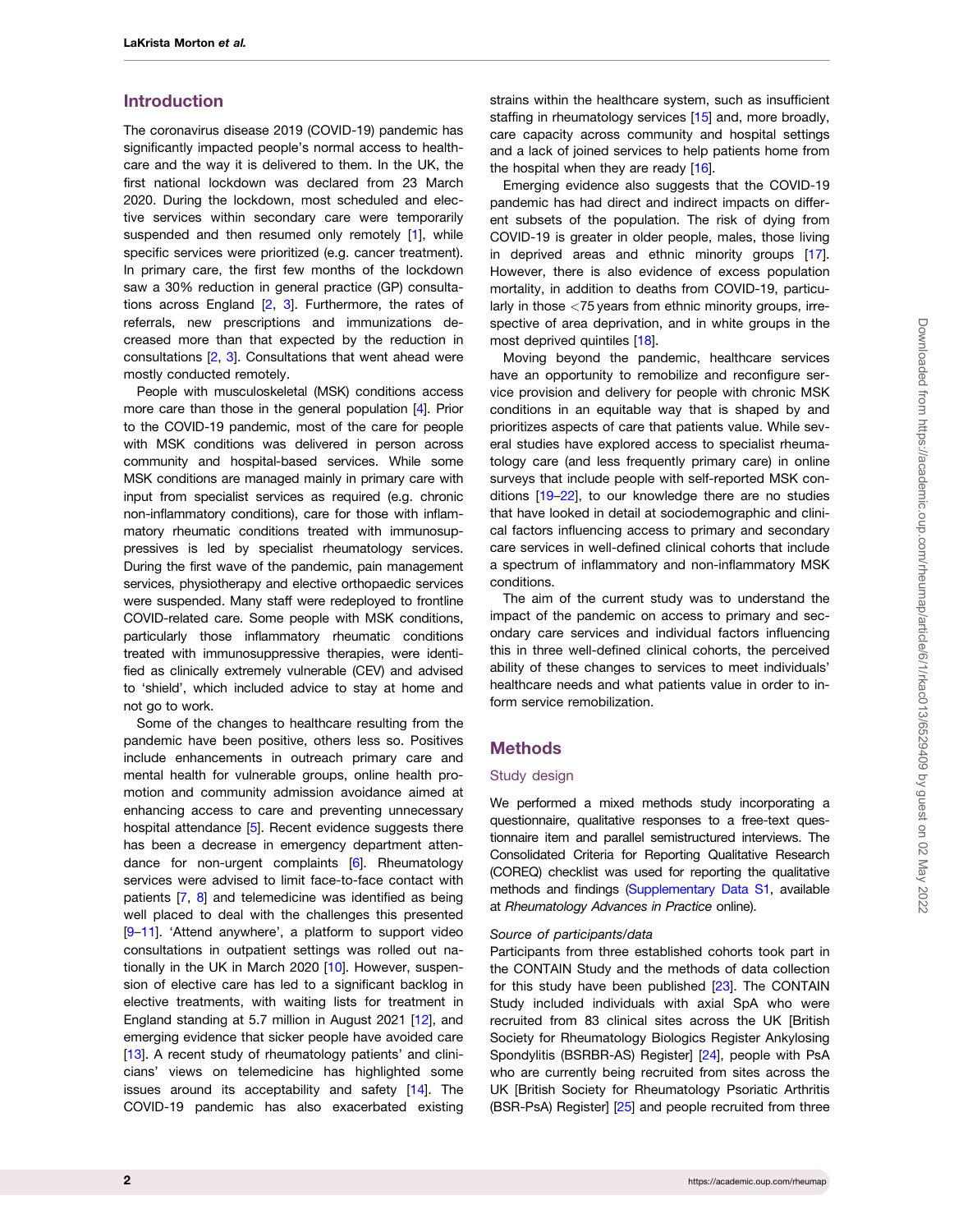<span id="page-2-0"></span>Scottish health boards who had consulted with regional musculoskeletal pain and other symptoms [Maintaining Musculoskeletal Health (MAmMOTH) Study] [[26](#page-13-0)]. Beginning in June 2020, when the UK was coming out of its first national lockdown, participants completed a questionnaire for the CONTAIN Study. From participants who consented to further contact, we purposively selected those for interview using maximum variation sampling based on their gender, age, employment status and nature of their MSK condition.

#### Data collection

Questionnaire. Within the survey we collected data about sociodemographic characteristics (deprivation status was determined using postcodes with reference to the population of England [[27](#page-13-0)], Scotland [\[28\]](#page-13-0) or Wales [[29\]](#page-13-0)), health-related quality of life (European Quality of Life 5-Dimensions 5-Level, with higher scores reflecting a higher quality of life [\[30](#page-13-0)]), anxiety and depression [Patient-Reported Outcomes Measurement Information System (PROMIS) scored 0–100, with higher scores reflecting more anxiety or depression [\[31\]](#page-13-0)), self-reported medication use about the use of biologic or targeted synthetic DMARD (bDMARDs/tsDMARDs) and/or conventional DMARDs (cDMARD) or steroids and whether they had been identified as 'clinically extremely vulnerable' (CEV) and advised to shield. We asked about whether healthcare appointments including GP appointments, regular review hospital appointments, new hospital appointments, treatment sessions (e.g. physiotherapy) or 'other' appointments had been cancelled, delayed or went ahead as planned. Participants were also able to indicate whether they had tried but were unable to book any of these appointments, as well as whether they had decided not to try to access healthcare during the pandemic. Subsequent questions asked about any experience of virtual healthcare, including a question about the method of consultation (telephone, video, other) and about how satisfied they were with their appointment (0, very dissatisfied–10, very satisfied). Written consent was obtained within the questionnaire.

Qualitative data. Qualitative data collection provided the opportunity to learn about people's experiences of accessing care during the pandemic and priorities for care moving forward. An open-ended survey question asked for individuals' perceptions of current and future changes to healthcare:

'The COVID-19 pandemic has brought about rapid changes to the way health and social care services are delivered (e.g. more telephone or video consultations, and less healthcare delivered face-toface). We would be interested to learn your views about the current and future changes to health and social care during and after the pandemic'.

Any free-text responses to this question were included within the qualitative analysis. In addition, we carried out semistructured interviews by telephone. These explored the impact of the COVID-19 pandemic on individuals' family/social lives, work and health. Health-related questions focused on the impact of the pandemic on access

to healthcare, whether care met individual needs and future priorities for the provision and delivery of healthcare. The semistructured interview guide for these topic areas is provided in [Supplementary Table S1](https://academic.oup.com/rheumap/article-lookup/doi/10.1093/rap/rkac013#supplementary-data), available at Rheumatology Advances in Practice online.

Interviews were conducted by an independent research fellow (K.S.) with extensive prior experience and professional interest in conducting qualitative interviews with people with lived experience of chronic pain and MSK conditions. K.S. discussed the project and reasons for doing the research with each potential participant over the phone at the time of scheduling the interview and answered any questions they had at that time. Consent was subsequently obtained prior to the interview using a written consent guide and this was audio recorded. Interviews were audio recorded and transcribed verbatim.

#### Data analysis

Quantitative analysis. Attempts to seek care within primary and secondary care and whether appointments were cancelled, delayed, went ahead as planned or were appointments that the individual tried but was unable to book were assessed using frequencies. Univariate and adjusted logistic regression models were used to examine factors associated with attempting to seek care from primary and secondary services, individuals' satisfaction with remotely delivered consultations (telephone or video) and factors associated with being satisfied with remote consultation (as indicated by a score  $\geq$ 6 on the 0–10 satisfaction scale). Analyses were adjusted for age, gender and level of deprivation and odds ratios (ORs) were reported with 95% CIs.

The analyses used the 14 December 2020 version of the database; all analyses were conducted using Stata SE 15.1 (StataCorp, College Station, TX, USA).

Qualitative analysis. The transcribed interviews and freetext responses from the questionnaire were analysed using NVivo 12 software (QSR International, Hawthorne East, VIC, Australia) to facilitate organization and coding of the data. Qualitative data were analysed thematically by K.S. and L.M., supported by R.H., and the Memo function in NVivo was used to note the development of themes and ideas by the team throughout the coding process. The data were analysed using both inductively and deductively derived coding that was informed by the interview topic guide and specifically focused on generating an understanding of how changes in care delivery impacted on individual care needs and what patients value(d) about the care they receive(d). The analysis involved familiarization with data and the initial coding, organizing codes based on similarity of their meaning and developing/reviewing themes. The analysis was discussed with all authors. Thematic and code saturation determined data saturation [\[32\]](#page-13-0).

#### Integration of data

The quantitative questionnaire data and qualitative data (free-text responses and interviews) were collected and analysed simultaneously. The quantitative and qualitative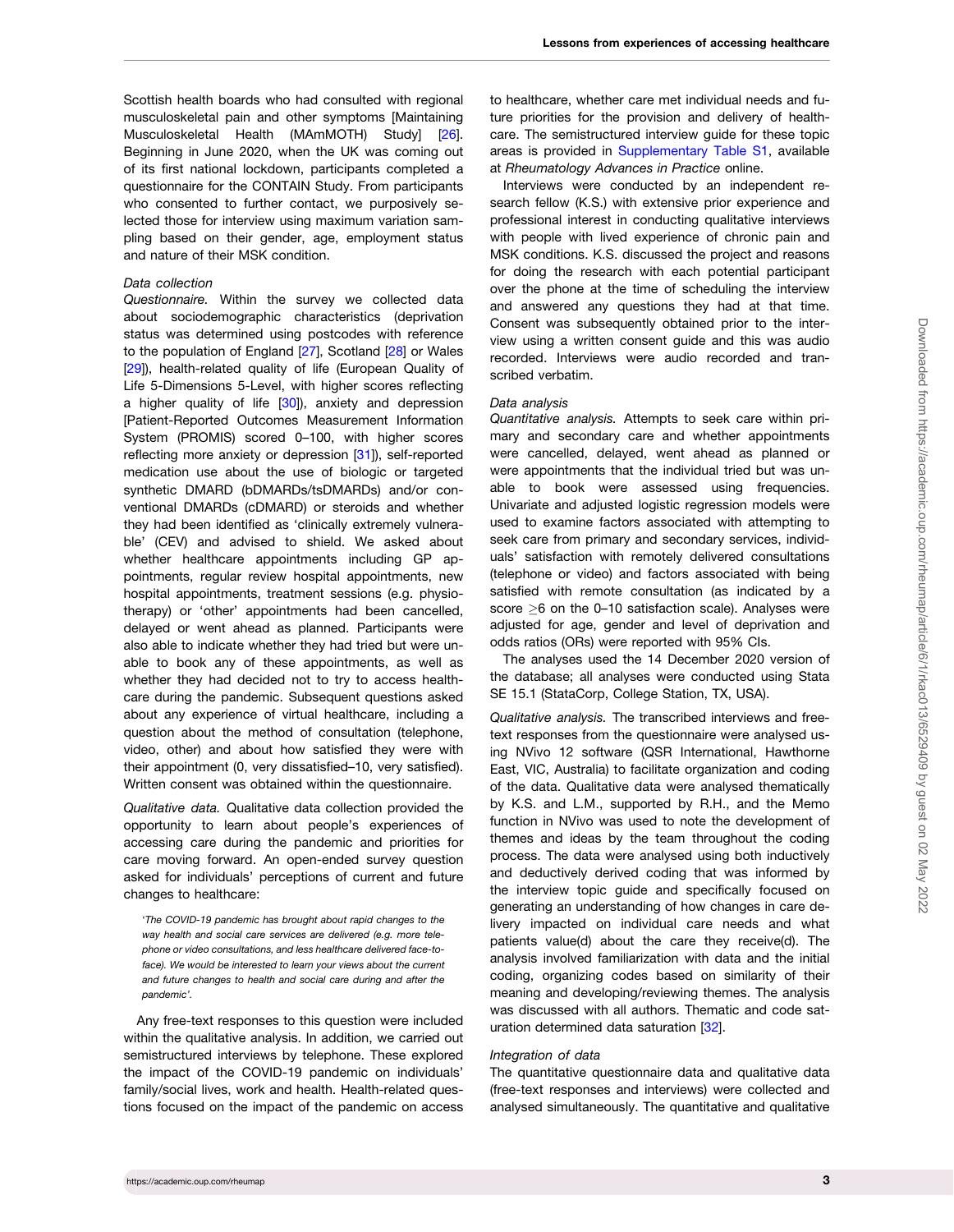<span id="page-3-0"></span>data provide complementary insights into patterns of healthcare use and issues with accessing and receiving care during the pandemic. Findings from the questionnaire were used to quantify individuals' reported access to healthcare during the pandemic and their satisfaction with this care, while the qualitative data aimed to provide a deeper understanding of these experiences of changes to healthcare delivery, decisions about accessing care and what they valued about the care they received, in order to inform service remobilization going forward.

#### **Ethics**

Ethical approval for BSRBR-AS was obtained from the National Research Ethics Service (NRES) Committee North East (County Durham and Tees Valley; reference [11/](#page-13-0)NE/0374), for BSR-PsA from West of Scotland REC 3 (reference [18](#page-13-0)/WS/0126) and for MAmMOTH from NRES Committee South West (Cornwall and Plymouth; reference [16/](#page-13-0)SW/0019). Informed consent was given by participants for the publication of material.

## **Results**

A total of 1054 individuals who completed the questionnaire were included in the quantitative analysis (596 from BSRBR-AS, 162 from BSR-PsA and 296 from MAmMOTH), representing 29% of those invited (27% from BSRBR-AS, 26% from BSR-PsA and 33% from MAmMOTH).

[Table 1](#page-4-0) illustrates the sociodemographic and clinical characteristics of the sample, stratified by study cohort. Around 50% of the BSRBR-AS and BSRBR-PsA cohorts were on b/tsDMARDs compared with 5% of the MAmMOTH cohort. A greater proportion of those in the BSR-PsA cohort reported taking cDMARDs.

A total of 602 individuals (57%) told us that they had tried to access any healthcare during the pandemic. Of these, 420 had tried to access care from a GP and 438 had tried to access a hospital appointment. More than a quarter of individuals reported that they had tried but were unable to book an appointment for any type of healthcare. Fewer people were unsuccessful in booking a hospital appointment/treatment session (15.1%) compared with a GP appointment (22.6%). However, compared with hospital appointments and treatment sessions, GP appointments were less likely to be delayed or cancelled (see [Table 2\)](#page-4-0).

Different sociodemographic and clinical factors were associated with attempting to seek primary and secondary care ([Tables 3](#page-5-0) and [4](#page-6-0)]. After adjusting for age, gender and level of deprivation, those who sought healthcare were more likely to be unemployed or retired early due to health reasons [adjusted OR (OR $_{\text{adi}}$ ) primary care 1.64 (95% CI 1.05, 2.56); OR<sub>adi</sub> secondary care 1.94 (1.24, 3.02)], to have been prescribed a bDMARD/tsDMARD [OR<sub>adi</sub> primary care 1.45 (95% CI 1.08, 1.96); OR<sub>adi</sub> secondary care 2.10 (1.56, 2.82)] or cDMARD/steroid  $[OR_{\text{adj}}]$  primary care  $1.44$  (95% CI 1.01, 2.06); OR<sub>adi</sub> secondary care 1.90 (1.33, 2.71)] or to have reported some anxiety [OR<sub>adi</sub> primary care 1.58 (95% CI 1.15, 2.17); OR<sub>adi</sub> secondary care 1.90 (1.35, 2.67)] or depression  $[OR_{\text{adj}}$  primary care 1.70 (95% Cl 1.21, 2.38); OR<sub>adi</sub> secondary care 2.07 (1.47, 2.90)]. Participants who were  $\leq$ 30 years of age were more likely to have accessed primary care [OR<sub>adi</sub> 2.73 (95% CI 1.15, 6.47)] while those who had shielded were more likely to have sought secondary care [OR<sub>adi</sub> 1.82 (95% Cl 1.39, 2.38)]. The timing of when individuals completed the survey was also associated with reporting accessing care, as those who completed the survey later in the year (October–December 2020) were more likely to report accessing primary care [OR<sub>adi</sub> 1.55 (95% CI 1.15, 2.08)] while those completing the survey from August 2020 onwards were more likely to report accessing secondary care  $[OR_{\text{adi}} 1.52 (95\% \text{ Cl})]$ 1.10, 2.08)]. Individuals who reported a higher healthrelated quality of life were less likely to have sought care  $[OR_{\text{adj}}$  primary care 0.90 (95% CI 0.85, 0.96);  $OR_{\text{adj}}$ secondary care 0.84 (0.79, 0.89)] while those in the MAmMOTH study cohort (regional MSK pain) were less likely to have sought care from secondary services  $[OR_{\text{adi}} 0.57 (0.42, 0.79)].$ 

Different sociodemographic and clinical factors were also associated with deciding not to seek healthcare ([Table 5](#page-7-0)). Factors associated with deciding not to seek care, after adjustment for age, gender and level of deprivation, included having moderate/severe anxiety [OR<sub>adj</sub> 1.83 (95% CI 1.23, 2.70)] or depression [OR<sub>adj</sub> 1.50 (95% CI 1.01, 2.24)], being in the MAmMOTH study cohort [regional MSK pain; ORadj 1.56 (95% CI 1.08, 2.24)] and completing the survey during August/ September [OR<sub>adj</sub> 1.80 (95% CI 1.24, 2.61)]. Those who had higher health-related quality of life were less likely to avoid seeking healthcare  $[OR_{\text{adi}} 0.93 (95\% \text{ Cl})]$ 0.87, 1.00)].

A total of 599 of 602 individuals who had experienced remotely delivered healthcare (telephone/video) indicated whether they were satisfied with the care they received. While individuals were generally satisfied {median score 8 [interquartile range (IQR) 6-10]}, 22% were either not satisfied or were neutral about their appointment (as indicated by a score of 0–5). Factors associated with being satisfied are provided in [Table 6.](#page-8-0) After adjusting for age, gender and level of deprivation, those who were retired  $[OR_{\text{adj}} 0.32 (95\% \text{ Cl } 0.15, 0.67)]$ or unemployed [OR<sub>adj</sub> 0.38 (0.20, 0.73)], who reported mild [OR<sub>adj</sub> 0.45 (0.28, 0.73)] or moderate/severe anxiety [OR<sub>adj</sub> 0.58 (0.34, 1.00)] or moderate/severe depression [OR<sub>adj</sub> 0.45 (0.27, 0.74)] were less likely to be satisfied with remotely delivered care. There were no differences in satisfaction with remote healthcare consultations between study cohorts. Those with higher health-related quality of life were generally more likely to be satisfied with care delivered remotely  $[OR_{\text{adj}} 1.10 (95\% \text{ Cl } 1.01,$ 1.21)].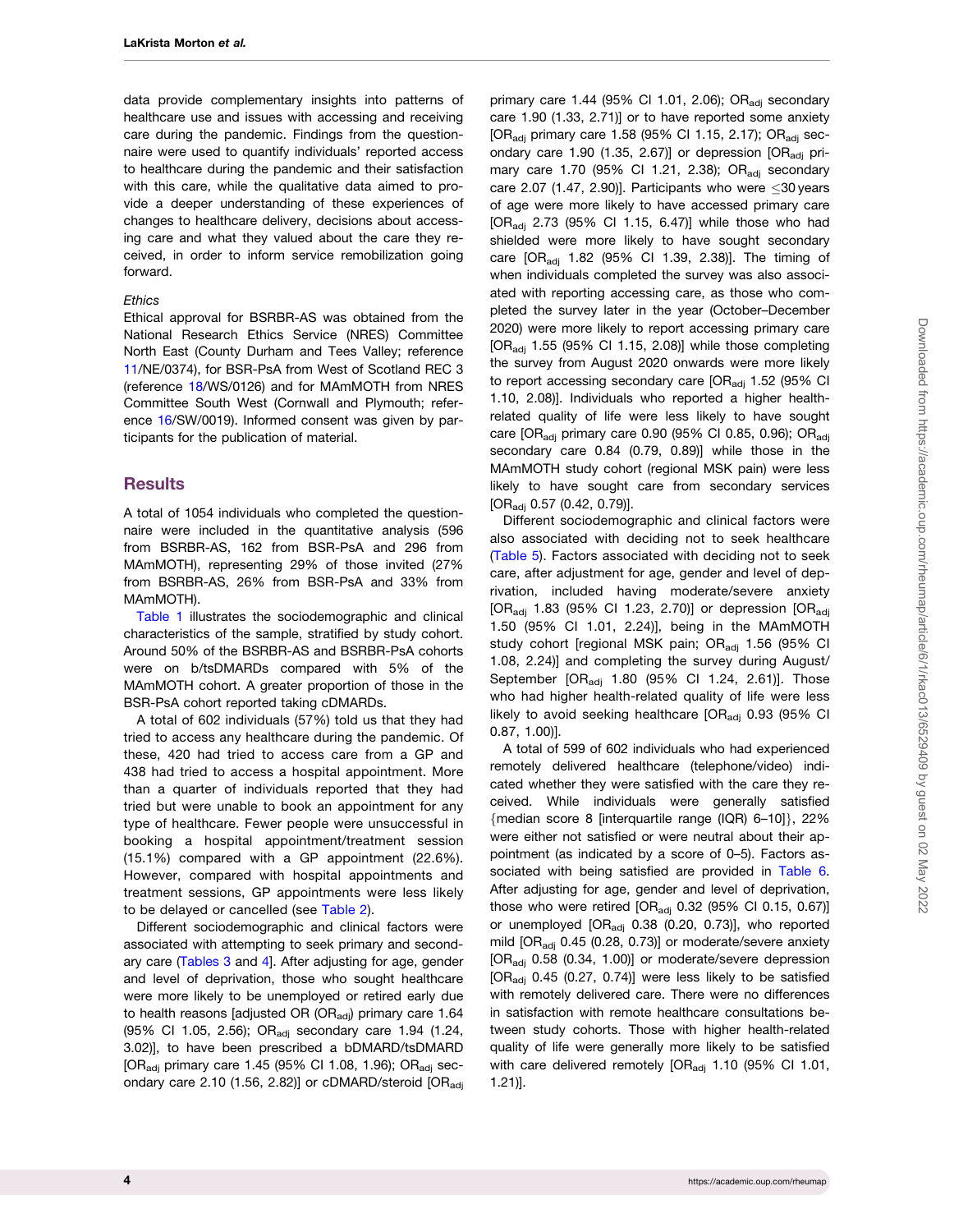<span id="page-4-0"></span>TABLE 1 Sociodemographic characteristics of respondents to the questionnaire, stratified by cohort ( $n = 1054$ )

| <b>Characteristics</b>              |                                                | <b>Study cohort</b> |                |                |  |
|-------------------------------------|------------------------------------------------|---------------------|----------------|----------------|--|
|                                     |                                                | <b>BSRBRAS</b>      | <b>MAmMOTH</b> | <b>BSR-PsA</b> |  |
|                                     |                                                | $(n = 596)$         | $(n = 296)$    | $(n = 162)$    |  |
| Age, median (IQR), years            |                                                | 57 (44 - 67)        | 64 (54-73)     | 55 (46-64)     |  |
| Gender, n (%)                       | Male                                           | 392 (65.8)          | 118 (39.9)     | 67 (41.4)      |  |
|                                     | Female                                         | 203 (34.1)          | 177 (59.8)     | 95 (58.6)      |  |
|                                     | Non-binary                                     | 1(0.2)              | 1(0.3)         | 0(0.0)         |  |
| Employment status, n (%)            | Full time, including students and unpaid       | 245 (41.1)          | 86 (29.1)      | 72 (44.4)      |  |
|                                     | Working part time                              | 88 (14.8)           | 22(11.2)       | 28 (17.3)      |  |
|                                     | Retired                                        | 174 (29.2)          | 149 (50.3)     | 36 (22.2)      |  |
|                                     | Unemployed, seeking work                       | 13(2.2)             | 3(1.0)         | 1(0.6)         |  |
|                                     | Unemployed because of ill health/disability    | 22(3.7)             | 4(1.4)         | 14(8.6)        |  |
|                                     | Retired early because of ill health/disability | 43(7.2)             | 14(4.7)        | 8(4.9)         |  |
|                                     | Missing                                        | 11(1.9)             | 7(2.4)         | 3(1.9)         |  |
| Deprivation, n (%)                  | 1, most deprived                               | 61 (10.2)           | 15(5.1)        | 19 (11.7)      |  |
|                                     | 2                                              | 90(15.1)            | 21(7.1)        | 23 (14.2)      |  |
|                                     | 3                                              | 111 (18.6)          | 61 (20.6)      | 38 (23.5)      |  |
|                                     | 4                                              | 164 (27.5)          | 113 (38.2)     | 39(24.1)       |  |
|                                     | 5, least deprived                              | 170 (28.5)          | 86 (29.1)      | 43 (26.5)      |  |
| Residence, n (%)                    | Urban                                          | 435 (73.0)          | 181(61.1)      | 121 (74.7)     |  |
|                                     | Rural                                          | 161 (27.0)          | 115 (38.9)     | 41 (25.3)      |  |
| Month of completion (2020), $n$ (%) | July                                           | 257(43.1)           | 143 (48.3)     | 48 (29.6)      |  |
|                                     | August                                         | 161 (27.0)          | 18(6.1)        | 51(31.5)       |  |
|                                     | September                                      | 18(3.0)             | 9(3.0)         | 7(4.3)         |  |
|                                     | October                                        | 149 (25.0)          | 119 (40.2)     | 55 (34.0)      |  |
|                                     | November                                       | 9(1.5)              | 7(2.4)         | 1(0.6)         |  |
|                                     | December                                       | 2(0.3)              | 0(0.0)         | 0(0.0)         |  |
| Medications, n (%)                  | bDMARDs                                        | 234 (39.2)          | 7(2.4)         | 51(31.5)       |  |
|                                     | tsDMARDs                                       | 39(6.5)             | 8(2.7)         | 26 (16.0)      |  |
|                                     | cDMARDs                                        | 80 (13.4)           | 14(4.7)        | 95 (58.6)      |  |
|                                     | Steroids                                       | 44 (7.4)            | 39 (13.2)      | 19(11.7)       |  |
|                                     | Missing                                        | 17(2.9)             | 10(3.4)        | 8(4.9)         |  |

TABLE 2 Attempts at seeking healthcare during the pandemic

| Type of care                                         | <b>Appointment outcome</b>             | $n$ (%)    |
|------------------------------------------------------|----------------------------------------|------------|
| Any healthcare $(n = 602)$                           | Had an appointment go ahead as planned | 405 (67.3) |
|                                                      | Had an appointment delayed             | 156 (25.9) |
|                                                      | Had an appointment cancelled           | 199 (33.1) |
|                                                      | Tried but unable to book appointment   | 166 (27.6) |
| General practice ( $n = 420$ )                       | Had an appointment go ahead as planned | 301(71.7)  |
|                                                      | Had an appointment delayed             | 42 (10.0)  |
|                                                      | Had an appointment cancelled           | 39(9.3)    |
|                                                      | Tried but unable to book appointment   | 95(22.6)   |
| Hospital appointment/treatment session ( $n = 438$ ) | Had an appointment go ahead as planned | 217 (49.5) |
|                                                      | Had an appointment delayed             | 133 (30.4) |
|                                                      | Had an appointment cancelled           | 180(41.1)  |
|                                                      | Tried but unable to book appointment   | 66 (15.1)  |

# Patients' experiences and priorities for care

We included 447 responses to the free-text questionnaire item in the qualitative thematic analysis. Of the respondents, 54.4% were from BSRBR-AS, 14.1% from BSR-PsA and 31.5% from MAmMOTH; 52.6% were female and had a median age of 60 years (range 21–92).

Of 782 questionnaire respondents who agreed to be approached about an interview, 23 participants with axial SpA ( $n = 8$ ), PsA ( $n = 9$ ) and chronic pain ( $n = 6$ ) were selected for a one-off telephone interview and consented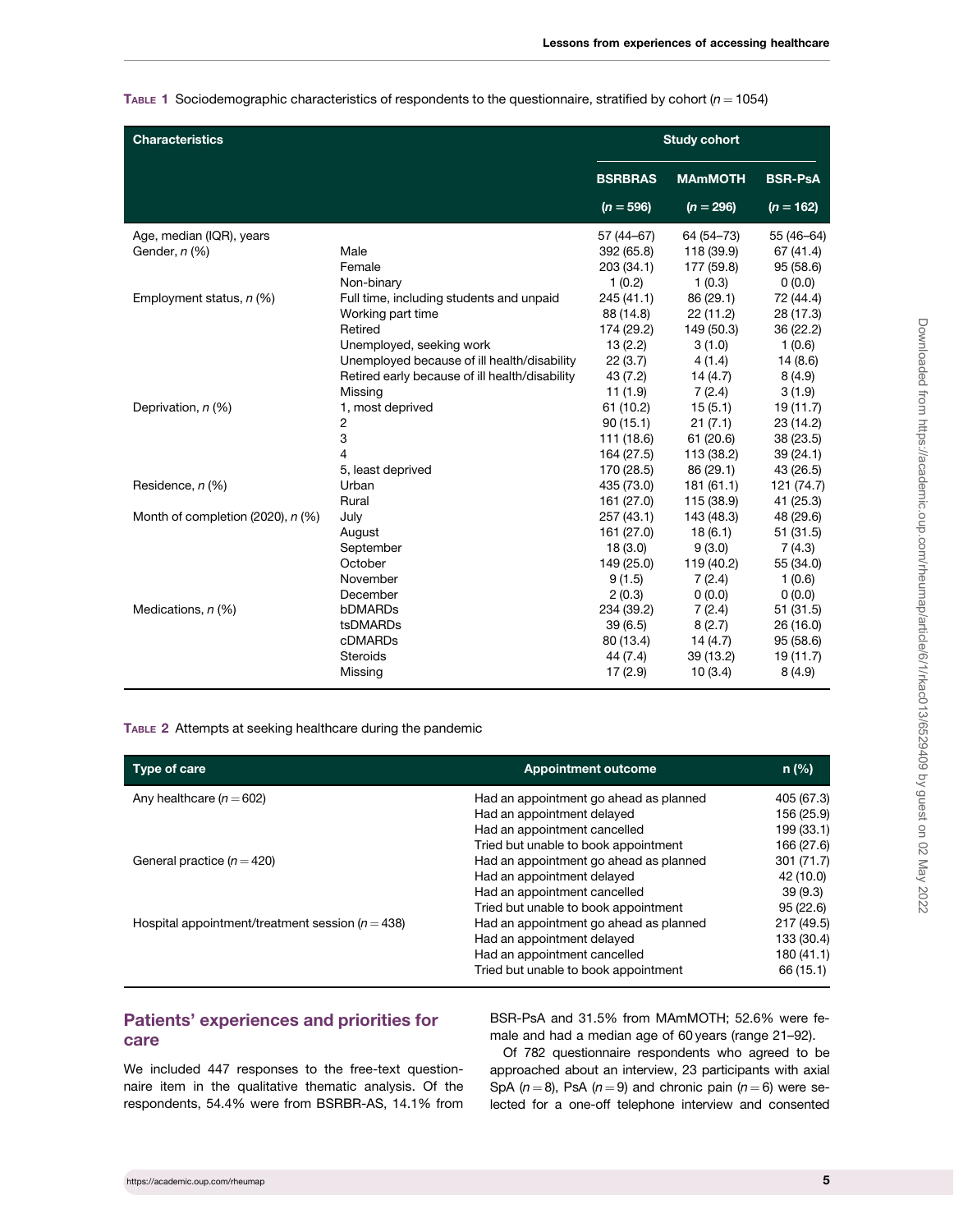<span id="page-5-0"></span>TABLE 3 Factors associated with attempting to access primary care  $(N = 1011)$ 

| <b>Characteristics</b>           |                                                                                                                                                          | <b>Attempted to</b><br>access primary<br>care, $n$ (%)         | OR (95% CI)                                                                                   | Age and<br>gender,<br>aOR (95% CI)                                                           | Age, gender<br>and deprivation,<br>aOR (95% CI)                                              |
|----------------------------------|----------------------------------------------------------------------------------------------------------------------------------------------------------|----------------------------------------------------------------|-----------------------------------------------------------------------------------------------|----------------------------------------------------------------------------------------------|----------------------------------------------------------------------------------------------|
| Age (years)                      | >30<br>$31 - 45$<br>46-64<br>65-74<br>$>75$                                                                                                              | 15(62.5)<br>93 (44.7)<br>164 (38.5)<br>100 (42.0)<br>48 (41.7) | 2.66 (1.14, 6.22)<br>1.29 (0.92, 1.81)<br>$1$ [ref]<br>1.16 (0.84, 1.60)<br>1.14 (0.75, 1.74) | 2.48 (1.06, 5.82)<br>1.26 (0.90, 1.76)<br>$1$ [ref]<br>1.19(0.86, 1.65)<br>1.21 (0.79, 1.85) | 2.73 (1.15, 6.47)<br>1.30 (0.93, 1.83)<br>$1$ [ref]<br>1.20(0.87, 1.67)<br>1.21 (0.79, 1.84) |
| Gender                           | Male<br>Female                                                                                                                                           | 211 (38.3)<br>208 (45.4)                                       | 0.75(0.58, 0.96)<br>$1$ [ref]                                                                 | 0.76(0.59, 0.98)<br>$1$ [ref]                                                                | 0.78(0.60, 1.01)<br>$1$ [ref]                                                                |
| Study cohort                     | <b>BSRBR-AS</b><br><b>MAmMOTH</b><br><b>BSR-PsA</b>                                                                                                      | 220 (38.5)<br>130 (45.6)<br>70 (45.5)                          | $1$ [ref]<br>1.34 (1.01, 1.79)<br>1.33 (0.93, 1.91)                                           | $1$ [ref]<br>1.32 (0.97, 1.79)<br>1.32 (0.91, 1.90)                                          | $1$ [ref]<br>1.29 (0.94, 1.75)<br>1.32 (0.91, 1.91)                                          |
| Deprivation                      | 1, most deprived<br>2<br>3<br>4<br>5, least deprived                                                                                                     | 35(38.5)<br>49 (37.7)<br>91 (44.8)<br>133 (43.6)<br>112 (39.7) | 0.95(0.58, 1.54)<br>0.92(0.60, 1.41)<br>1.23 (0.86, 1.78)<br>1.17 (0.84, 1.63)<br>$1$ [ref]   | 0.89(0.54, 1.47)<br>0.92(0.60, 1.41)<br>1.23 (0.85, 1.78)<br>1.20 (0.86, 1.68)<br>$1$ [ref]  | 0.89(0.55, 1.47)<br>0.92(0.60, 1.41)<br>1.23 (0.85, 1.78)<br>1.20 (0.86, 1.68)<br>$1$ [ref]  |
| Employment<br>$(n = 1007)$       | Full time, including stu-<br>dents and unpaid<br>Part time<br>Retired<br>Unemployed, seeking<br>work; unemployed/re-<br>tired early due to ill<br>health | 152 (38.7)<br>63 (43.2)<br>146 (41.5)<br>56 (48.3)             | $1$ [ref]<br>1.12(0.84, 1.51)<br>1.48 (0.98, 2.25)                                            | $1$ [ref]<br>$1.20(0.82, 1.77)$ 1.19 (0.79, 1.78)<br>1.27 (0.79, 2.03)<br>1.61 (1.04, 2.50)  | $1$ [ref]<br>1.19 (0.79, 1.78)<br>1.29 (0.80, 2.08)<br>1.64 (1.05, 2.56)                     |
| Residence                        | Urban<br>Rural                                                                                                                                           | 292 (41.4)<br>128 (41.8)                                       | 1 [ref]<br>1.02 (0.77, 1.34)                                                                  | $1$ [ref]<br>1.02 (0.78, 1.35)                                                               | $1$ [ref]<br>0.94(0.70, 1.25)                                                                |
| Shielded ( $n = 990$ )           | Advised and followed<br>Not advised or not<br>followed                                                                                                   | 148 (44.4)<br>264 (40.2)                                       | 1.19(0.91, 1.55)<br>1 [ref]                                                                   | 1.19 (0.91, 1.56)<br>1 [ref]                                                                 | 1.20 (0.92, 1.57)<br>1 [ref]                                                                 |
| Month of completion,<br>2020     | July<br>August, September<br>October-December                                                                                                            | 162 (37.8)<br>99 (39.3)<br>159 (48.2)                          | $1$ [ref]<br>1.07(0.77, 1.47)                                                                 | 1 [ref]<br>1.09 (0.79, 1.50)<br>1.53 (1.15, 2.05) 1.57 (1.17, 2.11)                          | $1$ [ref]<br>1.07 (0.78, 1.48)<br>1.55 (1.15, 2.08)                                          |
| Medication ( $n = 1007$ )        | bDMARD or tsDMARD<br>cDMARD or steroids only<br>None of the above                                                                                        | 146 (45.8)<br>77 (46.4)<br>197 (37.7)                          | 1.39 (1.05, 1.85)<br>1.43(1.00, 2.03)<br>$1$ [ref]                                            | 1.43 (1.06, 1.93)<br>1.44 (1.01, 2.05)<br>$1$ [ref]                                          | 1.45 (1.08, 1.96)<br>1.44 (1.01, 2.06)<br>$1$ [ref]                                          |
| PROMIS anxiety<br>$(n = 997)$    | Normal<br>Mild<br>Moderate/severe                                                                                                                        | 210 (36.6)<br>110 (48.3)<br>96 (49.2)                          | $1$ [ref]<br>1.68 (1.21, 2.33)                                                                | $1$ [ref]<br>$1.62(1.18, 2.20)$ $1.57(1.15, 2.15)$<br>1.64 (1.17, 2.29)                      | $1$ [ref]<br>1.58(1.15, 2.17)<br>1.67 (1.19, 2.35)                                           |
| PROMIS depression<br>$(n = 988)$ | Normal<br>Mild<br>Moderate/severe                                                                                                                        | 238 (38.1)<br>75 (44.4)<br>99 (51.0)                           | 1 [ref]<br>1.30 (0.92, 1.83)<br>1.69 (1.22, 2.34)                                             | 1 [ref]<br>1.27 (0.90, 1.80)<br>1.66 (1.19, 2.32)                                            | $1$ [ref]<br>1.29 (0.91, 1.82)<br>1.70 (1.21, 2.38)                                          |
| EQ-5D <sup>a,b</sup> (n = 1004)  |                                                                                                                                                          | 0.64(0.23)                                                     |                                                                                               | $0.91(0.86, 0.96)$ $0.91(0.86, 0.97)$                                                        | 0.90(0.85, 0.96)                                                                             |

EQ-5D: European Quality of Life 5-Dimensions questionnaire; ref: reference. <sup>a</sup>Mean (s.p.). <sup>b</sup>OR is per 0.1 of a unit. Values in bold indicate statistical significance.

for this. Of those, 10 were female and 12 had been advised to shield. Interviewees ranged in age from 28 to 86 years and lived in England ( $n = 13$ ), Scotland ( $n = 8$ ) and Wales ( $n = 2$ ). The median duration of each interview was 39 min (range 21–53).

Key emergent themes identified within qualitative interviews and free-text questionnaire responses relating to individuals' experiences of care and perceptions of delivery of care in the future are discussed below and further illustrative quotes are provided in [Supplementary Table S2](https://academic.oup.com/rheumap/article-lookup/doi/10.1093/rap/rkac013#supplementary-data), available at Rheumatology Advances in Practice online.

Following each quote, 'Q' indicates that a quote was taken from a participant's free-text questionnaire response and 'I' indicates that the quote is from an interview.

# Theme 1: communication and relationships with healthcare professionals

The survey identified that individuals who reported higher levels of anxiety were more likely to attempt to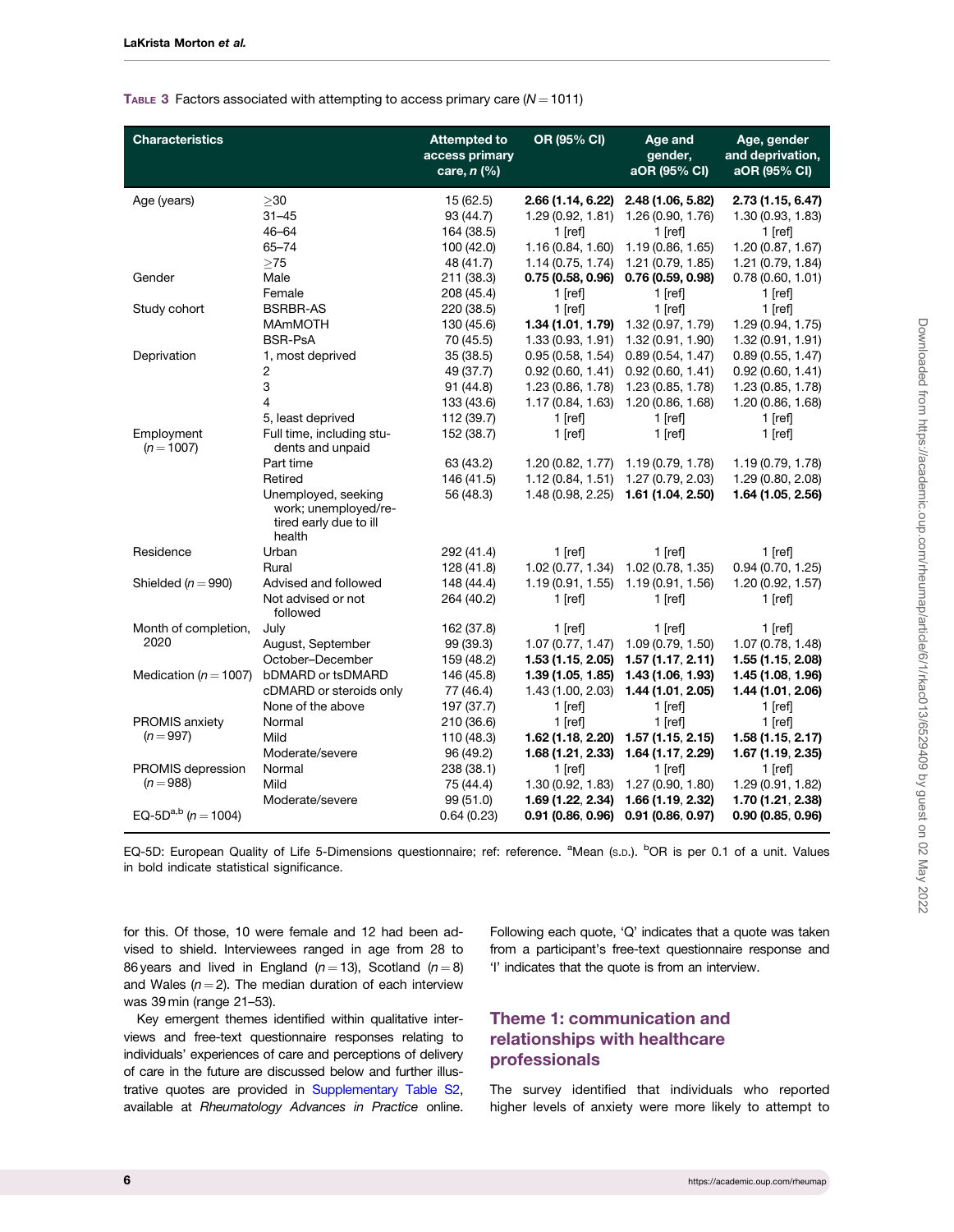<span id="page-6-0"></span>

|  |  |  | TABLE 4 Factors associated with attempting to access secondary care ( $N = 1011$ ) |
|--|--|--|------------------------------------------------------------------------------------|
|--|--|--|------------------------------------------------------------------------------------|

| <b>Characteristics</b>                       |                                                                                | <b>Attempted to</b><br>access secondary<br>care, $n$ (%)       | OR (95% CI)                                                                                  | Age and gender,<br>aOR (95% CI)                                                               | Age, gender<br>and deprivation,<br>aOR (95% CI)                                               |
|----------------------------------------------|--------------------------------------------------------------------------------|----------------------------------------------------------------|----------------------------------------------------------------------------------------------|-----------------------------------------------------------------------------------------------|-----------------------------------------------------------------------------------------------|
| Age (years)                                  | $30$<br>$31 - 45$<br>46-64<br>65-74<br>>75                                     | 15(62.5)<br>104 (50.0)<br>174 (40.8)<br>98 (41.2)<br>47 (40.9) | 1.41 (1.03, 5.64)<br>1.45 (1.04, 2.02)<br>1 $[ref]$<br>1.01 (0.73, 1.40)<br>1.00(0.66, 1.52) | 2.30 (0.98, 5.39)<br>1.42 (1.02, 1.99)<br>$1$ [ref]<br>1.03 (0.75, 1.43)<br>1.04 (0.68, 1.58) | 2.16 (0.91, 5.11)<br>1.41 (1.00, 1.97)<br>$1$ [ref]<br>1.03 (0.75, 1.43)<br>1.05 (0.69, 1.60) |
| Gender                                       | Male<br>Female                                                                 | 224 (40.7)<br>213 (46.5)                                       | 0.79(0.61, 1.01)<br>$1$ [ref]                                                                | 0.83(0.64, 1.08)<br>$1$ [ref]                                                                 | 0.83(0.64, 1.07)<br>$1$ [ref]                                                                 |
| Study cohort                                 | <b>BSRBR-AS</b><br><b>MamMOTH</b><br><b>BSR-PsA</b>                            | 260 (45.5)<br>96 (33.7)<br>82 (53.3)                           | $1$ [ref]<br>$0.61$ (0.45, 0.82)<br>1.37 (0.96, 1.95)                                        | $1$ [ref]<br>0.57 (0.42, 0.79)<br>1.32 (0.92, 1.90)                                           | $1$ [ref]<br>0.57 (0.42, 0.79)<br>1.31 (0.91, 1.89)                                           |
| Deprivation                                  | 1, most deprived<br>2<br>3<br>4<br>5, least deprived                           | 43 (47.3)<br>56 (43.1)<br>93(45.8)<br>121 (39.7)<br>125 (44.3) | 1.13(0.70, 1.81)<br>0.95(0.63, 1.45)<br>1.06 (0.74, 1.53)<br>0.83(0.59, 1.15)<br>$1$ [ref]   | 1.05 (0.65, 1.69)<br>0.94(0.62, 1.43)<br>1.05 (0.73, 1.52)<br>0.84(0.60, 1.17)<br>$1$ [ref]   | 1.05 (0.65, 1.69)<br>0.94(0.62, 1.43)<br>1.05 (0.73, 1.52)<br>0.84(0.60, 1.17)<br>$1$ [ref]   |
| Employment<br>$(n = 1007)$                   | Full time, including<br>students and<br>unpaid<br>Part time<br>Retired         | 168 (42.8)<br>68 (46.6)<br>134 (38.1)                          | 1 $[ref]$<br>1.17(0.80, 1.71)<br>0.82(0.61, 1.10)                                            | $1$ [ref]<br>1.19(0.80, 1.78)<br>0.86(0.53, 1.38)                                             | $1$ [ref]<br>1.20(0.80, 1.80)<br>0.86(0.53, 1.38)                                             |
|                                              | Unemployed, seeking<br>work; Unemployed/<br>retired early due to<br>ill health | 66 (56.9)                                                      | 1.77 (1.16, 2.69)                                                                            | 1.91 (1.23, 2.97)                                                                             | 1.94 (1.24, 3.02)                                                                             |
| Residence                                    | Urban<br>Rural                                                                 | 319 (45.2)<br>119 (38.9)                                       | 1 $[ref]$<br>0.77(0.59, 1.01)                                                                | $1$ [ref]<br>0.79(0.60, 1.05)                                                                 | $1$ [ref]<br>0.80(0.59, 1.07)                                                                 |
| CEV (shielded)<br>$(n = 990)$                | Advised and followed<br>Not advised or not<br>followed                         | 174 (52.3)<br>252 (38.4)                                       | 1.76 (1.34, 2.30)<br>$1$ [ref]                                                               | 1.82 (1.39, 2.38)<br>$1$ [ref]                                                                | 1.82 (1.39, 2.38)<br>$1$ [ref]                                                                |
| Month of com-<br>pletion, 2020<br>Medication | July<br>August, September<br>October-December<br>bDMARD or                     | 163 (38.0)<br>119 (47.2)<br>156 (47.3)<br>169 (53.0)           | 1 [ref]<br>1.46 (1.07, 2.00)<br>1.46 (1.09, 1.96)<br>2.09 (1.57, 2.77)                       | 1 [ref]<br>1.50 (1.09, 2.05)<br>1.50 (1.12, 2.02)<br>2.09 (1.55, 2.81)                        | 1 [ref]<br>1.52 (1.10, 2.08)<br>1.50 (1.12, 2.02)<br>2.10 (1.56, 2.82)                        |
| $(n = 1007)$                                 | tsDMARD<br>cDMARD or steroids<br>only                                          | 84 (50.6)                                                      | 1.90 (1.33, 2.70)                                                                            | 1.92 (1.34, 2.73)                                                                             | 1.90 (1.33, 2.71)                                                                             |
| <b>PROMIS anxiety</b><br>$(n = 997)$         | None of the above<br>Normal<br>Mild<br>Moderate/severe                         | 183 (35.1)<br>213 (37.1)<br>115 (50.4)<br>105 (53.8)           | 1 [ref]<br>$1$ [ref]<br>1.72 (1.27, 2.35)<br>1.98 (1.42, 2.75)                               | $1$ [ref]<br>$1$ [ref]<br>1.65 (1.21, 2.26)<br>1.90 (1.36, 2.65)                              | $1$ [ref]<br>$1$ [ref]<br>1.67 (1.21, 2.28)<br>1.90 (1.35, 2.67)                              |
| <b>PROMIS depres-</b><br>sion ( $n = 988$ )  | Normal<br>Mild<br>Moderate/severe                                              | 235 (37.6)<br>82 (48.5)<br>110 (56.7)                          | 1 [ref]<br>1.56 (1.11, 2.20)<br>2.17 (1.57, 3.01)                                            | $1$ [ref]<br>1.53 (1.08, 2.16)<br>2.07 (1.48, 2.90)                                           | $1$ [ref]<br>1.55 (1.09, 2.19)<br>2.07 (1.47, 2.90)                                           |
| EQ-5D <sup>a,b</sup> (n = 1004)              |                                                                                | 0.62(0.24)                                                     | 0.84(0.79, 0.89)                                                                             | 0.84(0.79, 0.89)                                                                              | 0.84(0.79, 0.89)                                                                              |

EQ-5D: European Quality of Life 5-Dimensions questionnaire; ref: reference. <sup>a</sup>Mean (s.p.). <sup>b</sup>OR is per 0.1 of a unit. Values in bold indicate statistical significance.

access primary  $[OR_{\text{adj}}$  1.67 (95% CI 1.19, 2.35)] and secondary care  $[OR_{\text{adj}}$  1.90 (95% CI 1.35, 2.67)]. Individuals who reported mild anxiety were also less satisfied with remotely delivered care  $[OR_{\text{adj}} 0.45 (95\% \text{ Cl})]$ 0.28, 0.73)]. However, the survey also indicated that people with higher levels of anxiety were more likely to avoid accessing care  $[OR_{\text{adj}} 1.83 (95\% \text{ Cl } 1.23, 2.70)].$ The interviews provided some insights into this, illustrated in the quotes below. Some who were anxious were keen to seek reassurance from their GP. However, perceptions about inaccessibility of care and concerns about the mode of communication (not being able to 'see' a healthcare professional) contributed to anxiety about their symptoms/condition and sometimes led to decisions to avoid seeking care.

I hated feeling that I couldn't go to see my GP for reassurance about my health, as I didn't want to bother them and they would only talk to you on the telephone anyway or ask you to e-mail them photos.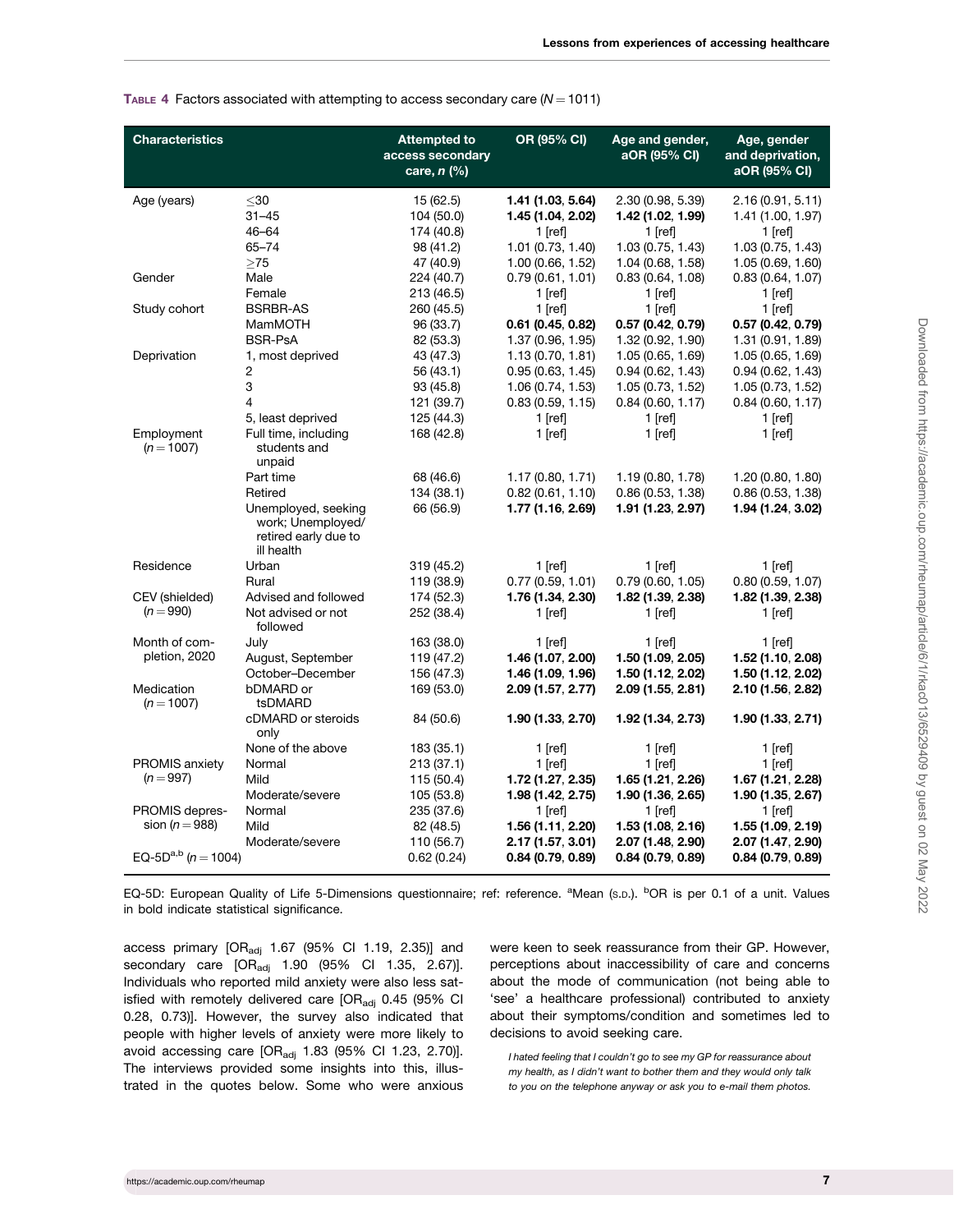### <span id="page-7-0"></span>TABLE 5 Factors associated with avoiding seeking healthcare  $(N = 997)$

| <b>Characteristics</b>               |                                                                   | Decided not to<br>try to access<br>healthcare, n (%)        | OR (95% CI)                                                                                 | Age and gender,<br>aOR (95% CI)                                                             | Age, gender<br>and deprivation,<br>aOR (95% CI)                                              |
|--------------------------------------|-------------------------------------------------------------------|-------------------------------------------------------------|---------------------------------------------------------------------------------------------|---------------------------------------------------------------------------------------------|----------------------------------------------------------------------------------------------|
| Age (years)                          | $30$<br>$31 - 45$<br>$46 - 64$<br>$65 - 74$<br>$>75$              | 4 (17.4)<br>39 (18.9)<br>93 (22.2)<br>44 (19.0)<br>32(27.4) | 0.74(0.25, 2.22)<br>0.82(0.54, 1.24)<br>$1$ [ref]<br>0.82(0.55, 1.23)<br>1.32(0.83, 2.11)   | 0.73(0.24, 2.19)<br>0.81(0.53, 1.24)<br>1 Irefl<br>0.83(0.55, 1.24)<br>1.33 (0.83, 2.14)    | 0.73(0.24, 2.23)<br>0.80(0.53, 1.23)<br>$1$ [ref]<br>0.83(0.56, 1.25)<br>1.35 (0.84, 2.16)   |
| Gender                               | Male<br>Female                                                    | 113 (20.8)<br>97(21.5)                                      | 0.98(0.72, 1.33)<br>$1$ [ref]                                                               | 0.94(0.69, 1.29)<br>$1$ [ref]                                                               | 0.95(0.70, 1.30)<br>1 $[ref]$                                                                |
| Previous study                       | <b>BSRBR-AS</b><br><b>MAmMOTH</b><br><b>BSRBR-PsA</b>             | 105 (18.9)<br>75 (26.5)<br>32 (21.2)                        | $1$ [ref]<br>1.57 (1.12, 2.21)<br>1.17(0.75, 1.83)                                          | $1$ [ref]<br>1.56 (1.08, 2.24)<br>1.19 (0.76, 1.87)                                         | $1$ [ref]<br>1.56 (1.08, 2.24)<br>1.18 (0.75, 1.86)                                          |
| Deprivation                          | 1, most deprived<br>2<br>3<br>$\overline{4}$<br>5, least deprived | 24 (26.4)<br>23(18.5)<br>42 (21.0)<br>72 (24.0)<br>51(18.1) | 1.62 (0.93, 2.83)<br>1.03 (0.60, 1.78)<br>1.20 (0.76, 1.90)<br>1.43 (0.96, 2.14)<br>1 Irefl | 1.71 (0.98, 3.01)<br>1.05 (0.61, 1.82)<br>1.20 (0.76, 1.91)<br>1.40 (0.93, 2.10)<br>1 Irefl | 1.71(0.98, 3.01)<br>1.05 (0.61, 1.82)<br>1.20 (0.76, 1.91)<br>1.40 (0.93, 2.10)<br>$1$ [ref] |
| Employment<br>$(n = 993)$            | Full time, including<br>students and<br>unpaid<br>Part time       | 74 (20.7)<br>28 (19.3)                                      | $1$ [ref]<br>0.92(0.57, 1.49)                                                               | $1$ [ref]<br>0.87(0.52, 1.44)                                                               | 1 $[ref]$<br>0.85(0.51, 1.42)                                                                |
|                                      | Retired<br>Other                                                  | 75 (21.5)<br>34 (24.1)                                      | 1.05(0.73, 1.51)<br>1.22 (0.77, 1.94)                                                       | 0.96(0.54, 1.71)<br>1.16 (0.72, 1.88)                                                       | 0.96(0.54, 1.72)<br>1.13 (0.70, 1.83)                                                        |
| Residence                            | Urban<br>Rural                                                    | 140 (20.1)<br>72 (24.0)                                     | $1$ [Ref]<br>1.26 (0.91, 1.74)                                                              | $1$ [Ref]<br>1.22 (0.88, 1.70)                                                              | $1$ [Ref]<br>1.21 (0.86, 1.72)                                                               |
| CEV ( $n = 977$ )                    | Advised and followed<br>Not advised or not<br>followed            | 66 (19.9)<br>142 (22.0)                                     | 0.88(0.64, 1.23)<br>$1$ [ref]                                                               | 0.86(0.62, 1.20)                                                                            | 0.85(0.61, 1.18)<br>$1$ [ref]                                                                |
| Month of com-<br>pletion, 2020       | July<br>August, September<br>October-December                     | 78 (18.4)<br>72 (28.9)<br>62 (19.1)                         | 1 [ref]<br>1.80 (1.25, 2.60)<br>1.04(0.72, 1.51)                                            | $1$ [ref]<br>1.80 (1.25, 2.61)<br>1.02 (0.70, 1.47)                                         | $1$ [ref]<br>1.80(1.24, 2.61)<br>1.00(0.69, 1.45)                                            |
| Medication<br>$(n = 992)$            | bDMARD or<br>tsDMARD<br>cDMARD or steroids                        | 64 (20.2)<br>30(18.5)                                       | 0.87(0.62, 1.22)<br>0.78(0.50, 1.22)                                                        | 0.90(0.63, 1.29)<br>0.77(0.49, 1.20)                                                        | 0.91(0.64, 1.30)<br>0.79(0.50, 1.23)                                                         |
|                                      | only<br>None of the above                                         | 116 (22.6)                                                  | $1$ [ref]                                                                                   | 1 $[ref]$                                                                                   | 1 $[ref]$                                                                                    |
| PROMIS anxiety<br>$(n = 984)$        | Normal<br>Mild<br>Moderate/Severe                                 | 108 (19.0)<br>46 (20.4)<br>56 (29.3)                        | $1$ [ref]<br>1.09(0.74, 1.61)<br>1.77 (1.21, 2.57)                                          | $1$ [ref]<br>1.13 (0.77, 1.68)<br>1.87 (1.27, 2.74)                                         | $1$ [ref]<br>1.11 (0.75, 1.64)<br>1.83 (1.23, 2.70)                                          |
| PROMIS depres-<br>sion ( $n = 975$ ) | Normal<br>Mild<br>Moderate/Severe                                 | 120 (19.4)<br>35(21.0)<br>49 (25.8)                         | $1$ [ref]<br>1.10 (0.72, 1.68)<br>1.44(0.99, 2.11)                                          | $1$ [ref]<br>1.13 (0.74, 1.73)<br>1.56 (1.05, 2.32)                                         | $1$ [ref]<br>1.13 (0.74, 1.74)<br>1.50(1.01, 2.24)                                           |
| $EO-5Da,b$<br>$(n = 990)$            | Decided not to try to<br>access<br>Did not                        | 0.64(0.22)<br>0.68(0.22)                                    | 0.93(0.87, 0.99)                                                                            | 0.93(0.87, 0.99)                                                                            | 0.93(0.87, 1.00)                                                                             |

EQ-5D: European Quality of Life 5-Dimensions questionnaire; ref: reference. <sup>a</sup>Mean (s.p.). <sup>b</sup>OR is per 0.1 of a unit. Values in bold indicate statistical significance.

This led to anxiety about whether symptoms were important or not. I think you need to see GPs face-to-face. I wanted to see the physiotherapist at my GP practice, but there would be no point in doing that over the phone so I left it. Q3092 (Female, age 46–64 years, MAmMOTH)

Patients' experiences of accessing healthcare during the pandemic illustrated the importance of communication in developing or maintaining relationships with healthcare professionals and its impact on care. The mode of care delivery (i.e. face-to-face vs remote) impacted on perceptions of these relationships and on the perceived quality of care received.

Just before lockdown I met my new rheumatologist which I was meant to see three, four times since March but I haven't. I was meant to change treatment in preparation for a baby next year but this is now 6 months behind and only spoken once on the phone to check if I was ok. I know they are trying their best but we live day in day out struggling to keep moving forward. When there's a delay like this you have to start all over again to get yourself back on track. Q1666 (Female, <30 years, BSRBR-AS)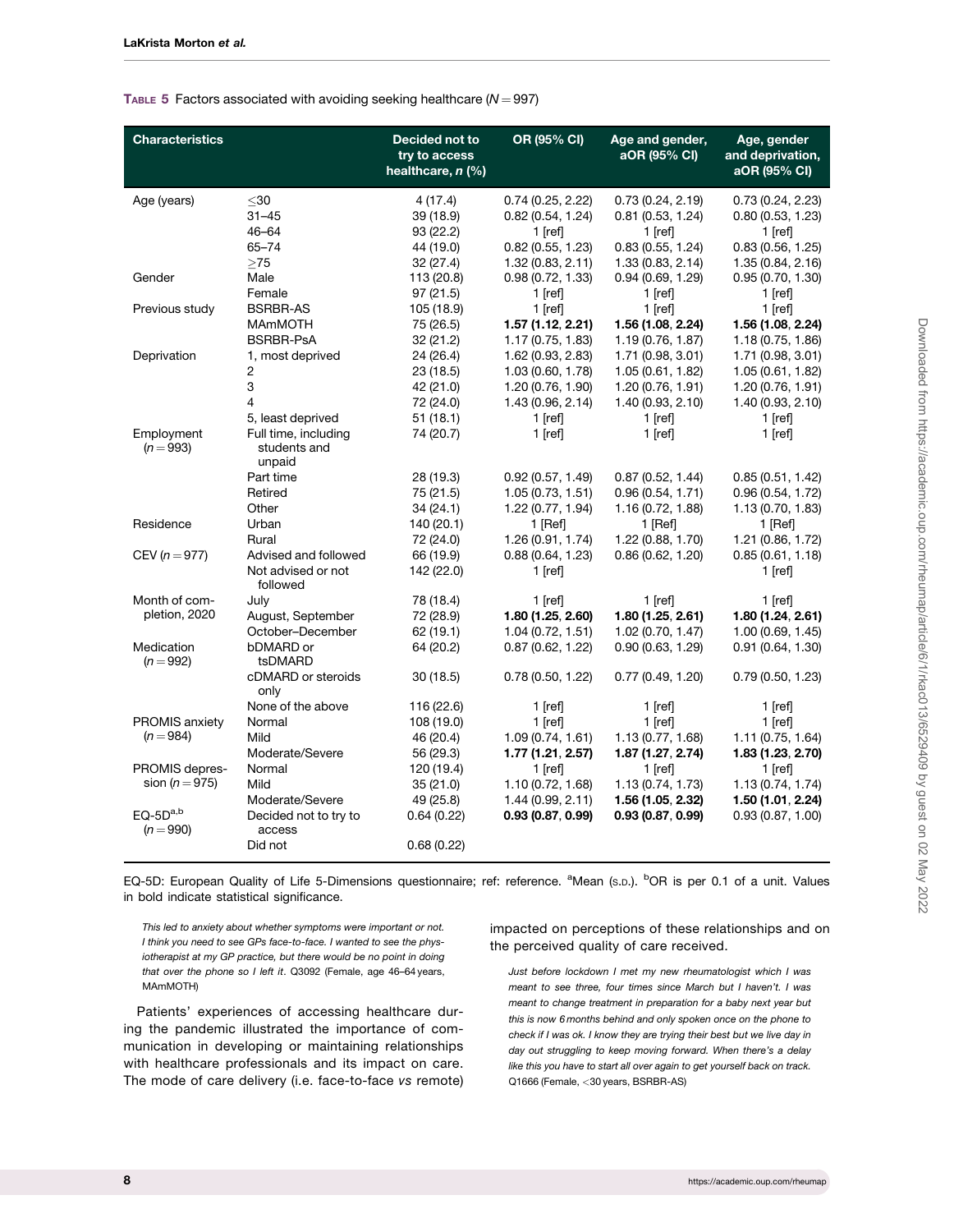| <b>Characteristics</b>                                                     |                                                                                           | <b>Satisfied with</b><br>remote consult,<br>$n$ (%)              | OR (95% CI)                                                                                 | Age and gender,<br>aOR (95% CI)                                                            | Age, gender<br>and deprivation,<br>aOR (95% CI)                                             |
|----------------------------------------------------------------------------|-------------------------------------------------------------------------------------------|------------------------------------------------------------------|---------------------------------------------------------------------------------------------|--------------------------------------------------------------------------------------------|---------------------------------------------------------------------------------------------|
| Age (years)                                                                | $30$<br>$31 - 45$<br>46-64<br>$65 - 74$<br>>75                                            | 12 (63.2)<br>108 (78.8)<br>187 (78.2)<br>112 (81.2)<br>48 (72.7) | 0.48(0.18, 1.27)<br>1.04 (0.62, 1.73)<br>1 [ref]<br>1.20 (0.71, 2.03)<br>0.74(0.40, 1.38)   | 0.45(0.17, 1.21)<br>1.01(0.60, 1.69)<br>$1$ [ref]<br>1.22 (0.72, 2.08)<br>0.76(0.41, 1.42) | 0.40(0.15, 1.11)<br>1.00 (0.59, 1.67)<br>$1$ [ref]<br>1.23 (0.72, 2.08)<br>0.76(0.40, 1.43) |
| Gender                                                                     | Male<br>Female                                                                            | 224 (76.7)<br>242 (79.3)                                         | 0.86(0.58, 1.26)<br>$1$ [ref]                                                               | 0.84(0.56, 1.25)<br>$1$ [ref]                                                              | 0.84(0.57, 1.26)<br>$1$ [ref]                                                               |
| Study cohort                                                               | <b>BSRBR-AS</b><br><b>MAmMOTH</b><br><b>BSR-PsA</b>                                       | 257 (77.2)<br>121 (77.6)<br>89 (80.9)                            | $1$ [ref]<br>1.02(0.65, 1.61)<br>1.25(0.73, 2.15)                                           | $1$ [ref]<br>0.96(0.59, 1.58)<br>1.17 (0.67, 2.04)                                         | $1$ [ref]<br>0.96(0.58, 1.58)<br>1.12 (0.65, 1.96)                                          |
| Deprivation                                                                | 1, most<br>2<br>3<br>4<br>5, least                                                        | 39 (84.8)<br>59 (74.7)<br>100 (80.0)<br>132 (76.7)<br>137 (77.4) | 1.63 (0.68, 3.92)<br>0.86(0.46, 1.60)<br>1.17 (0.67, 2.05)<br>0.97(0.58, 1.59)<br>$1$ [ref] | 1.78 (0.72, 4.39)<br>0.85(0.46, 1.59)<br>1.16 (0.66, 2.04)<br>0.90(0.54, 1.50)<br>1 [ref]  | 1.78 (0.72, 4.39)<br>0.85(0.46, 1.59)<br>1.16 (0.66, 2.04)<br>0.90(0.54, 1.50)<br>$1$ [ref] |
| Employment<br>$(n = 597)$                                                  | Full time, including<br>students and<br>unpaid<br>Part time                               | 178 (80.9)<br>85 (84.2)                                          | 1 $[ref]$<br>1.25 (0.67, 2.36)                                                              | $1$ [ref]<br>0.99(0.51, 1.94)                                                              | $1$ [ref]<br>0.98(0.5, 1.92)                                                                |
|                                                                            | Retired<br>Unemployed, seeking<br>work; unemployed/<br>retired early due to<br>ill health | 152 (74.9)<br>51 (69.9)                                          | 0.70(0.44, 1.12)<br>0.55 (0.30, 0.999)                                                      | 0.33(0.16, 0.68)<br>0.41 (0.22, 0.79)                                                      | 0.32(0.15, 0.67)<br>0.38(0.20, 0.73)                                                        |
| Residence                                                                  | Urban<br>Rural                                                                            | 326 (76.9)<br>141 (80.6)                                         | 1 [ref]<br>1.25(0.81, 1.93)                                                                 | $1$ [ref]<br>1.24 (0.79, 1.93)                                                             | $1$ [ref]<br>1.31 (0.82, 2.09)                                                              |
| Shielding<br>$(n = 586)$                                                   | Advised and followed<br>Not advised/not<br>followed                                       | 181 (79.7)<br>276 (76.9)                                         | 1.18 (0.79, 1.78)<br>1 $[ref]$                                                              | 1.17 (0.77, 1.76)<br>1 [ref]                                                               | 1.13(0.75, 1.71)<br>$1$ [ref]                                                               |
| Month of com-<br>pletion, 2020<br>Medication                               | July<br>August, September<br>October-December<br>bDMARD or                                | 188 (78.7)<br>123 (76.9)<br>156 (78.0)<br>172 (78.2)             | 1 [ref]<br>0.90(0.56, 1.46)<br>0.96(0.61, 1.52)<br>1.07(0.70, 1.65)                         | $1$ [ref]<br>0.86(0.53, 1.41)<br>0.95(0.60, 1.51)<br>1.16 (0.74, 1.83)                     | 1 $[ref]$<br>0.88(0.54, 1.43)<br>0.94(0.59, 1.50)<br>1.18(0.74, 1.87)                       |
| $(n = 597)$                                                                | tsDMARD<br>cDMARD or steroids<br>only                                                     | 87 (80.6)                                                        | 1.24 (0.71, 2.16)                                                                           | 1.27 (0.73, 2.23)                                                                          | 1.26 (0.72, 2.22)                                                                           |
| <b>PROMIS anxiety</b><br>$(n = 590)$                                       | None of the above<br>Normal<br>Mild<br>Moderate/severe                                    | 207 (77.0)<br>262 (82.9)<br>108(70.1)<br>91 (75.8)               | 1 $[ref]$<br>1 [ref]<br>0.48(0.31, 0.76)<br>0.65(0.39, 1.08)                                | $1$ [ref]<br>$1$ [ref]<br>0.48(0.30, 0.77)<br>0.63(0.37, 1.07)                             | $1$ [ref]<br>$1$ [ref]<br>0.45(0.28, 0.73)<br>0.58(0.34, 1.00)                              |
| PROMIS depres-<br>sion ( $n = 583$ )<br>EQ-5D <sup>a,b</sup> ( $n = 594$ ) | Normal<br>Mild<br>Moderate/severe                                                         | 291 (82.0)<br>78 (74.3)<br>86 (69.9)<br>0.66(0.21)               | $1$ [ref]<br>0.64(0.38, 1.06)<br>$0.51$ (0.32, 0.82)<br>1.10(1.01, 1.20)                    | $1$ [ref]<br>0.62(0.37, 1.04)<br>0.49(0.30, 0.80)<br>1.09 (1.00, 1.19)                     | $1$ [ref]<br>$0.62$ (0.37, 1.05)<br>0.45(0.27, 0.74)<br>1.10 (1.01, 1.21)                   |

<span id="page-8-0"></span>TABLE 6 Factors associated with satisfaction with remote healthcare consultation  $(N = 599)$ 

EQ-5D: European Quality of Life 5-Dimensions questionnaire; ref: reference. <sup>a</sup>Mean (s.p.). <sup>b</sup>OR is per 0.1 of a unit. Values in bold indicate statistical significance.

I think you feel more remote from the people caring for you...I think there's a lack of communication that doesn't fill you with confidence that you are being cared for, or that there's anyone out there who cares about you! I15 (Male, 46–64 years, BSRBR-AS)

Having previously established relationships with healthcare professionals, and previous experience of remote consultations, helped patients to feel more confident in remotely delivered care.

It's quicker, and it's a lot more concise and I know the people that I'm talking to so I can quite easily talk to them over the phone as I could face to face and I've only had to literally go into hospital for vital tests and things that I needed to do and I just feel that that's got to be better for everybody, you know, for me and for the hospital and for the NHS. I11 (Female, 46–64 years, BSRBR-AS)

However, remotely delivered care was sometimes described as a means of care that was distinct from (i.e. lesser than) a face-to-face consultation. Some patients' concerns about remotely delivered consultations illustrate the importance of face-to-face examination and discussion. Remote consultations were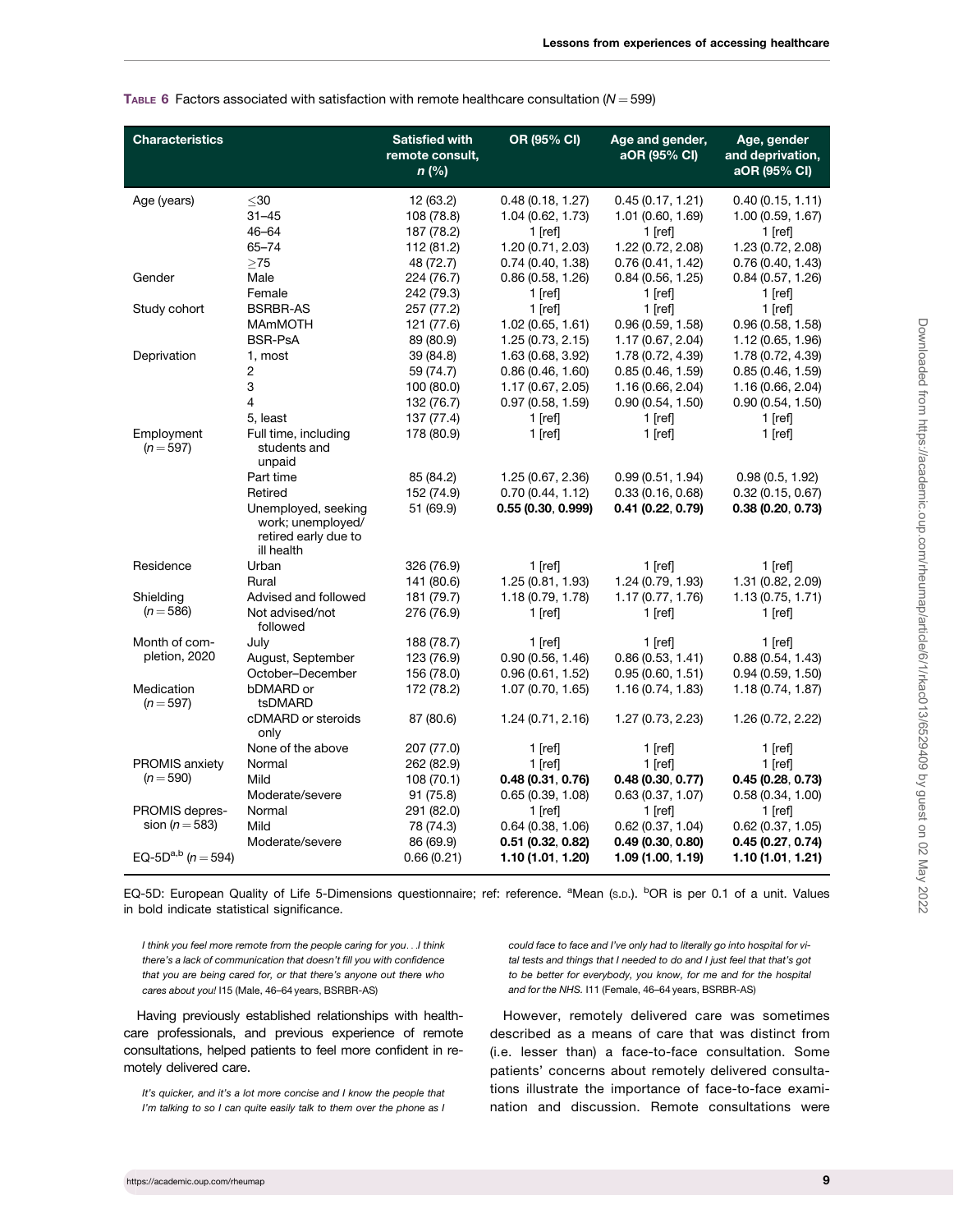sometimes perceived to be less reassuring and less effective for new issues, issues that required physical examination or for instances in which there may be other concerns requiring discussion.

Over the phone you lose the personal side of the appointment. When you are face to face, sometimes a throwaway comment which you yourself doesn't believe is important will come out during a conversation and it is also easier to explain what's going on. Q2093 (Female, 46–64 years, BSR-PsA)

Some described a willingness to 'do anything' in order to see their healthcare professional face-to-face, emphasizing the importance of mode of delivery in maintaining clinical relationships.

I'd go in in full PPE if I had to, you know, anti-bac every 2 seconds, I'd wash my hands, I'd wash my clothes when I get in. I'd do anything. I'd rather do that and see my nurse face to face so I can actually talk to her and she can see my emotions, rather than having the telephone conversation. I8 (Female, < 30 years, BSRBR-AS)

# Theme 2: transparent, timely and effective pathways of care

More than 25% of participants in our questionnaire sample were unable to access any care. A common challenge described by many participants in our qualitative sample was knowing who to contact and when for new or worsening symptoms. While access to rheumatology and other specialist services was important, primary care was often the first point of contact for patients with MSK conditions. A lack of clarity about what type of care could be expected from whom was frustrating and could lead to more anxiety and delays in accessing care.

On more than one occasion I felt I would have liked to have seen a GP but instead I was either told to just take antibiotics or was actually fobbed off and told to find another clinic to deal with the problem I was having. Q2083 (Male, 31–45 years, BSR-PsA)

I'm sitting on my own condition, wondering whether I need to see a dermatologist, I've got a bit of stress that I may not be able to be seen. I15 (Male, 46–64 years, BSRBR-AS)

Clear systems of communication and timely means of accessing care were important.

My health teams at the hospital seem to have embraced technology and have kept in touch throughout by any means available to them. The GP practice however is a different story I am afraid, and have gone from unhelpful to obstructive using technology to hide behind. Even a phone appointment is not easily obtained now and a phone enquiry can see you waiting on the phone for 25 minutes before being answered and then informed that no appointments are available, please try later or tomorrow. Q1450 (Male, 65–74 years, BSRBR-AS)

The survey found that people on biologics were more likely to attempt to access primary  $[OR_{\text{adi}} 1.45]$ (95% CI 1.08, 1.96)] and secondary care  $[OR_{\text{adj}} 2.10$ (95% CI 1.56, 2.82)]. The interviews identified that people recognized the importance of ongoing blood monitoring for DMARD therapy and other clinical

assessments for effective management of their condition. While some were anxious about attending healthcare settings in person, lack of monitoring was also a cause for anxiety.

I needn't really have been as anxious as I was, just inside the door they had a desk where they gave you a mask and some hand sanitiser and then it's not far from the entrance actually to the blood department, and there were hardly any people about at all and everyone was masked so it wasn't very worrying at all when it came to it. I3 (Female, ≥75 years, BSR-PsA)

Am concerned my bloods aren't being monitored so I'm concerned we won't be able to manage my condition as effectively as we have.... Q1692 (Female, 46–64 years, BSRBR-AS)

Moving forward, participants highlighted the importance of flexibility and of having service pathways that are responsive to individual preferences and circumstances and that allow for shared decision making about the mode of service delivery.

Technology has jumped forward 5 years at least, if embraced, I think healthcare could really improve the efficiency of its service. Mandatory/recurring appointments by phone could minimize waiting on clinical appointments that weren't necessary... prior to this year my 6 monthly/annual appointments have been 'how are you?' 'I'm fine' type affairs. It's taken at least 3 hours out of my day, and the same from healthcare professionals...Imagine the improvement in care for those patients that really need far more time, there's so many possibilities. Q1476 (Male, 31–45 years, BSRBR-AS)

# Theme 3: equitable access to care for everyone

The survey did not find that older individuals were overall less satisfied with remotely delivered care [ORadj 0.76 (95% CI 0.40, 1.43)]. However, the qualitative data revealed specific challenges around adopting new technology for older individuals who may require additional support.

I do not use video, have no mobile phone and on the rare time I consult a GP, examination is necessary. My husband has hearing problems, so even phone appointments may not work. Q3038 (Female,  $\geq$ 75 years, MamMOTH)

Individuals sometimes acknowledged that changes in the mode of care delivery required adaptation and a period of adjustment, but that there could be benefits.

I mean, I'm 73 and I've been used to face to face with doctors for 65 years, so that's a massive change. A lot of people are more reticent on the phone; a lot of people are more outgoing on the phone, so how do they balance that? I5 (Male, 65–74 years, BSRBR-AS)

Where possible, video/telephone interviews could be used as a means to do regular calls to certain groups e.g. over-80s or people with long-term conditions. Q3312 (Female,  $\geq$ 75 years, MamMOTH)

The qualitative data also illustrated that patients valued a service that could meet the needs of others—not just their own. Some highlighted concerns that an emphasis on remotely delivered services may present challenges for those who are older, socially isolated or are without the skills and/or finances to use technology.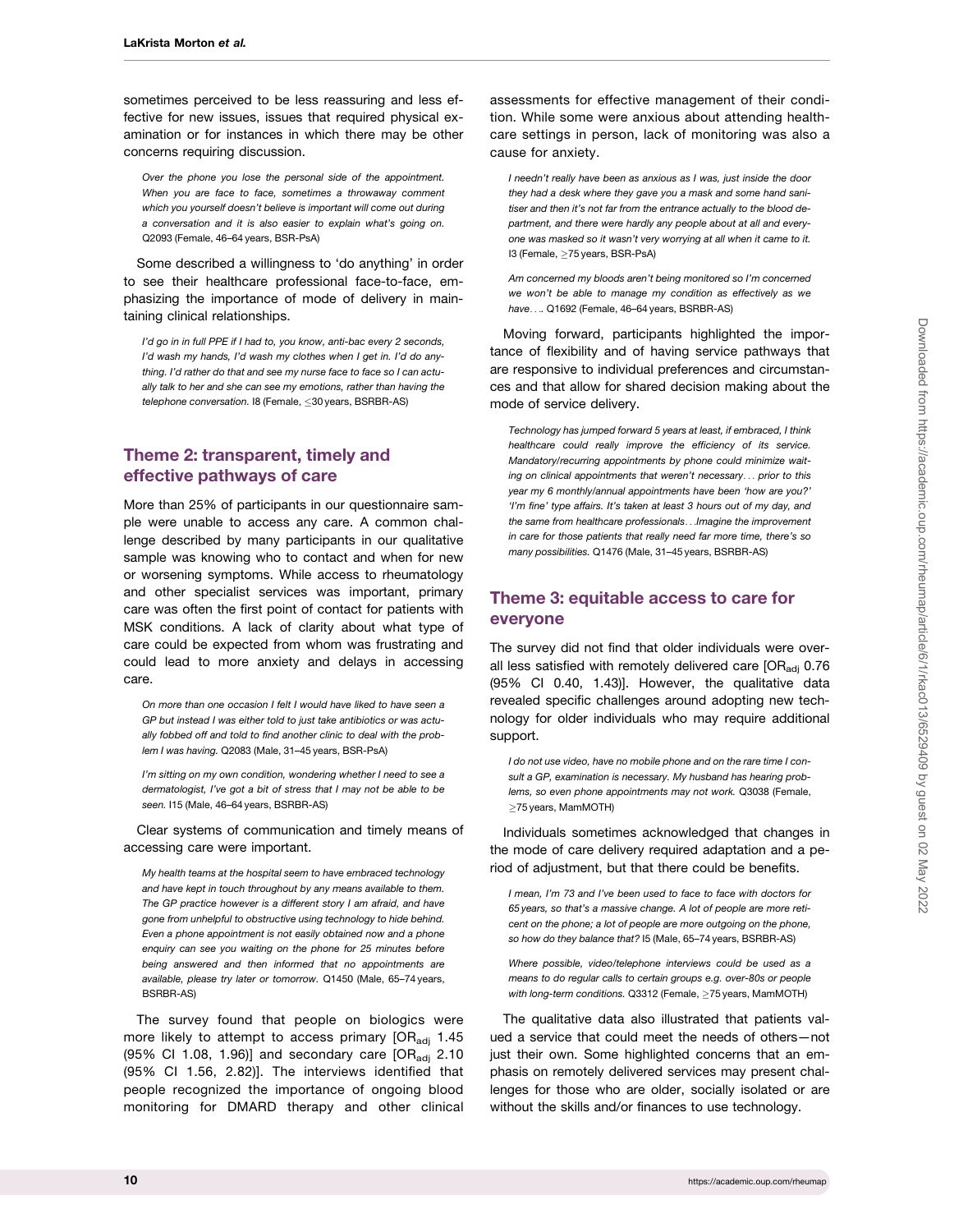<span id="page-10-0"></span>I also think increased tele appointments with GPs is a good thing, but we must have good social care in the community to support those vulnerable people who may have attended GP surgeries unnecessarily for reasons of isolation or other social needs. Q1417 (Male, 46–64 years, BSRBR-AS)

I'm ok, [it's] the generation one above me. I think they struggle with just holding the technology in the right place and that actually causes a lot of stress from worrying about will they get in, won't they get in, can they remember the code. So I think for some people, yes it's a lot, but in my case, no impact because that GP thing has actually been more convenient. I10 (Male, 46–64 years, BSR-PsA)

Broader concerns included an awareness that not everyone may be able to recognize when and where to access care, that self-management is a skill that must be learned and that services should be responsive to the specific needs of those with complex conditions.

I am a former healthcare professional and generally confident on the phone—I realize these consultations may be trickier for some people. Q3176 (Female, 65–74 years, MAmMOTH)

Current arrangements do not support people with complex conditions. Don't think that telephone appointments work, as MSK conditions are not just measured by pain. Q2152 (Male, 46–64 years, BSR-PsA)

However, some changes in care delivery made during the pandemic were helpful in addressing, for example, geographical inequalities in access to care.

So I think blurring the boundaries of geographical location, I think it's really helpful in some cases. So many people can't get about that easily, they need to get an ambulance, it's complicated where actually a lot of things could happen online. I23 (Female, 31–45 years, MAmMOTH)

I live in Village - 5 miles from health centre in Town. Poor bus service, taxi £13/15 each way. Absolute priority for health centre is an updated, efficient & fully staffed telephone system. Q3308 (Male,  $\geq$ 75 years, MAmMOTH)

Taken together in the context of the national COVID-19 public health measures, individual sociodemographic and clinical factors and the themes emerging from the qualitative data interacted to influence—positively or negatively—individuals' experiences and decision making in relation to accessing and receiving healthcare.

I had a telephone consult with the chronic pain team, but was advised that my steroid injection would be postponed until a vaccine was in place for COVID-19. I may get some other treatment, but likely to be 2021. This was really disappointing, as I am really suffering at the moment. This was done by telephone and my GP did all the communicating by letter. Very efficiently [Theme 2: expectations about care delivery]. The GP I currently see has always been good about communicating by e-mail or phone for my ongoing issues that maybe don't always require an appointment every time [Theme 1: established relationships; mode of delivery]. I live 40 minutes drive from the surgery so she is sympathetic to this knowing I have trouble sitting for long periods. I am very lucky in this respect [Theme 3: individual challenges to accessing care]. Q3039 (Female, 46–64 years, MAmMOTH)

## **Discussion**

This mixed-methods study has shown that more than a quarter of people with MSK conditions and symptoms who attempted to access any healthcare during the period of public health restrictions in the UK due to COVID-19 were unable to do so. Compared with hospital appointments and treatment sessions, GP appointments were less likely to be delayed or cancelled. Factors associated with a greater likelihood of attempting to access healthcare included not being in work, DMARD therapy, anxiety or depression and being classified as clinically extremely vulnerable (shielding). Most participants reported satisfaction with remote consultations, although people not in work, those reporting anxiety or depression and those reporting a poorer quality of life were less likely to be satisfied with remotely delivered healthcare. Interviews highlighted the importance of a balance between convenience vs the need to develop and maintain clinical relationships and a visual/hands-on approach to care. Primary care remains an important point of contact for people with MSK conditions and participants valued transparent and clearly defined care pathways between primary and secondary care.

Our study included people with both inflammatory and non-inflammatory MSK conditions in well-characterized cohorts of real-world patients [[33](#page-13-0)], pre-defined by symptoms or a clinician-confirmed diagnosis as opposed to convenience samples. Much of the literature to date on the impact of the COVID-19 pandemic on individuals with rheumatic and MSK conditions has focused on the perceived risks of COVID-19 and immunosuppressive medication, decisions to stop/continue medication, access to medication and disruptions to specialist healthcare services [\[21](#page-13-0), [34](#page-13-0), [35](#page-13-0)]. We specifically explored access to primary as well as secondary care–based services. A number of internet surveys were conducted during the pandemic and our patient partners commented on 'survey fatigue' among patients, which may explain the relatively low participation rates in the current survey. We only have data on a broad perception of 'satisfaction of care.' We do not know which aspects of satisfaction were considered when responding to this question; e.g. satisfaction with mode of delivery, outcome or both.

The 6 month period over which study data were collected represented different degrees of COVID-19 public health measures, which not only varied over time but also depending on where people lived across the UK. A UK-wide lockdown was announced 23 March 2020; restrictions began to ease to differing extents across the devolved nations from May 2020 and shielding ended across the UK on 1 August 2020. Remobilization of secondary care services began in August 2020, including release of staff from COVID-19 work and the resumption of elective care. While primary care services remained open throughout the lockdown period, care was delivered in a very different way, with telephone triage and fewer in-person appointments. Following the end of the UK-wide lockdown, tiered systems of restrictions were introduced in August 2020 that differed across Scotland, England and Wales, with a series of local/regional lockdowns in September and October 2020 before England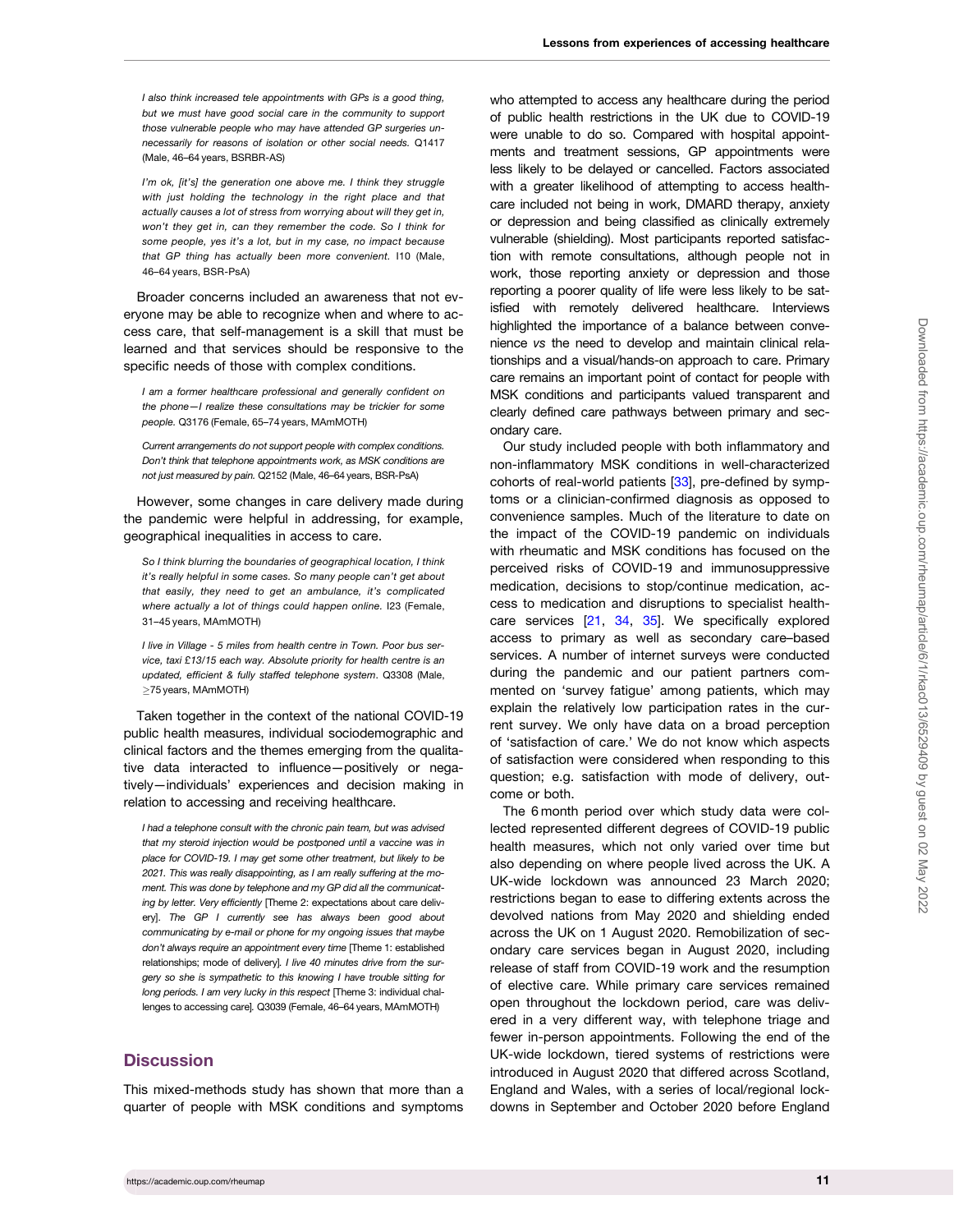<span id="page-11-0"></span>re-entered a short period of national lockdown on 5 November 2020 followed by a further tightening of restrictions across the UK in December 2020 [\[36\]](#page-14-0).

These changing public health restrictions were reflected in the survey data where, compared with participants completing the survey in July 2020 (when shielding and several national lockdown restrictions were still in place across the UK), those completing the survey from August 2020 onwards were more likely to report accessing secondary care, while those completing the survey later in the year (October–December 2020) were more likely to report accessing primary care. The greater likelihood of reporting access to primary care later in 2020 may reflect perceptions that primary care had 'shut down' or was inaccessible, and consequently some people perhaps delayed/postponed consulting when they felt they could wait. Similarly, for those who reported delaying seeking access to care, they were more likely to have completed the survey in August/September 2020, which may reflect ongoing anxiety about COVID-19 despite healthcare services opening up again and a decision to postpone consulting.

During the course of these public health restrictions, we have shown that individuals with MSK conditions experienced difficulties accessing both community and specialist healthcare services. Most studies to date exploring access to healthcare have focused on access to rheumatology specialist services [\[19,](#page-13-0) [34](#page-13-0), [35,](#page-13-0) [37](#page-14-0), [38\]](#page-14-0). In keeping with other studies, we found that the COVID-19 pandemic led to reduced access to specialist care for people with MSK conditions [\[19](#page-13-0), [35](#page-13-0), [39\]](#page-14-0). However, we have also shown that primary care remains an important first point of contact for many people with long-term MSK conditions. While almost one-quarter of respondents reported having tried and failed to access primary care, such appointments were still more likely to go ahead and were less likely to be cancelled than secondary care appointments.

We have identified clinical and sociodemographic factors that were associated with accessing care and satisfaction with remotely delivered healthcare. We have shown that those on b/tsDMARDs were more likely to attempt to access secondary-based care than those who were not, whether or not those attempts were successful. There has been some evidence to suggest that clinically extremely vulnerable patients were less likely to access care due to concerns about the risk of COVID-19 infection or overburdening staff [\[37,](#page-14-0) [39](#page-14-0)]. Our results may reflect the different healthcare contexts in which they were undertaken, e.g. insurance-based systems in the USA vs public healthcare systems in the UK, as well as the study timing, as public health restrictions, COVID-19 levels within the population, perceptions of risk, and access to healthcare services varied over time. Individuals not in work, those reporting anxiety or depression and those reporting poorer quality of life were more likely to attempt to access healthcare and were less likely to be satisfied with remotely delivered

healthcare. In this study, deprivation did not confound these relationships. These findings may reflect differences in clinical need and the ability to engage in remote consultations as well as their perceived effectiveness for a given problem. Such individuals may have greater overall debility and fewer resources to effectively access remote delivered healthcare, as illustrated by Wherton et al. [\[40\]](#page-14-0) in a study of video consultations pre and during the COVID-19 pandemic in Scotland. They found that comorbidities and pre-existing conditions, along with a general level of debility influenced people's ability to use video technology. Additional factors included low digital literacy, access to appropriate devices, internet connectivity and lack of a private space at home.

Around one-fifth of participants were not satisfied with remote consultations and interviews revealed mixed views as to the role of remote healthcare consultations. Many people felt that while remote consultations were useful for some things (e.g. issues that were perceived to be simple or straightforward), they were concerned that certain important clinical issues may be missed, such as physical signs. Others reported that remote care delivery minimized the space to divulge certain personal and social issues. Furthermore, it was not always easy to articulate complex problems by telephone. Our study findings are in keeping with Hewitt et al. [[41](#page-14-0)], who found that telephone consultations offered fewer opportunities for disclosure of other concomitant issues and GPs were less likely to question individuals' ideas about possible diagnoses. We found that patients valued faceto-face consultations for complex conditions or new symptoms. Similarly, Wherton et al. [[40\]](#page-14-0) found that healthcare providers also perceived a number of conditions unsuitable for remote consultations, i.e. where visual examination was crucial, unpredictable conditions and rarer conditions.

We also identified factors related to deciding to avoid seeking healthcare. While those who had greater anxiety and depression were more likely to attempt to seek care, they were also more likely to avoid seeking care. The qualitative data illustrated that these relationships could be due to a desire for reassurance about their symptoms/condition, but also anxiety about attending appointments in healthcare settings and about whether they would be able to access the care they perceived they needed. Individuals from the chronic pain cohort were also more likely to avoid attempting to access care—perhaps as a result of a perception that there was less that could be done for pain management at the time [42-44]. Sloan et al. [[45](#page-14-0)] further explored aspects of satisfaction and have identified relationships between patient-reported trust and satisfaction with care and multiple patient behaviours such as reporting all symptoms to a doctor and adherence to medical advice.

On a background of COVID-19 public health measures, our quantitative and qualitative findings together suggest a complex interplay of sociodemographic, clinical and other factors relating to communication and relationships with healthcare professions, pathways of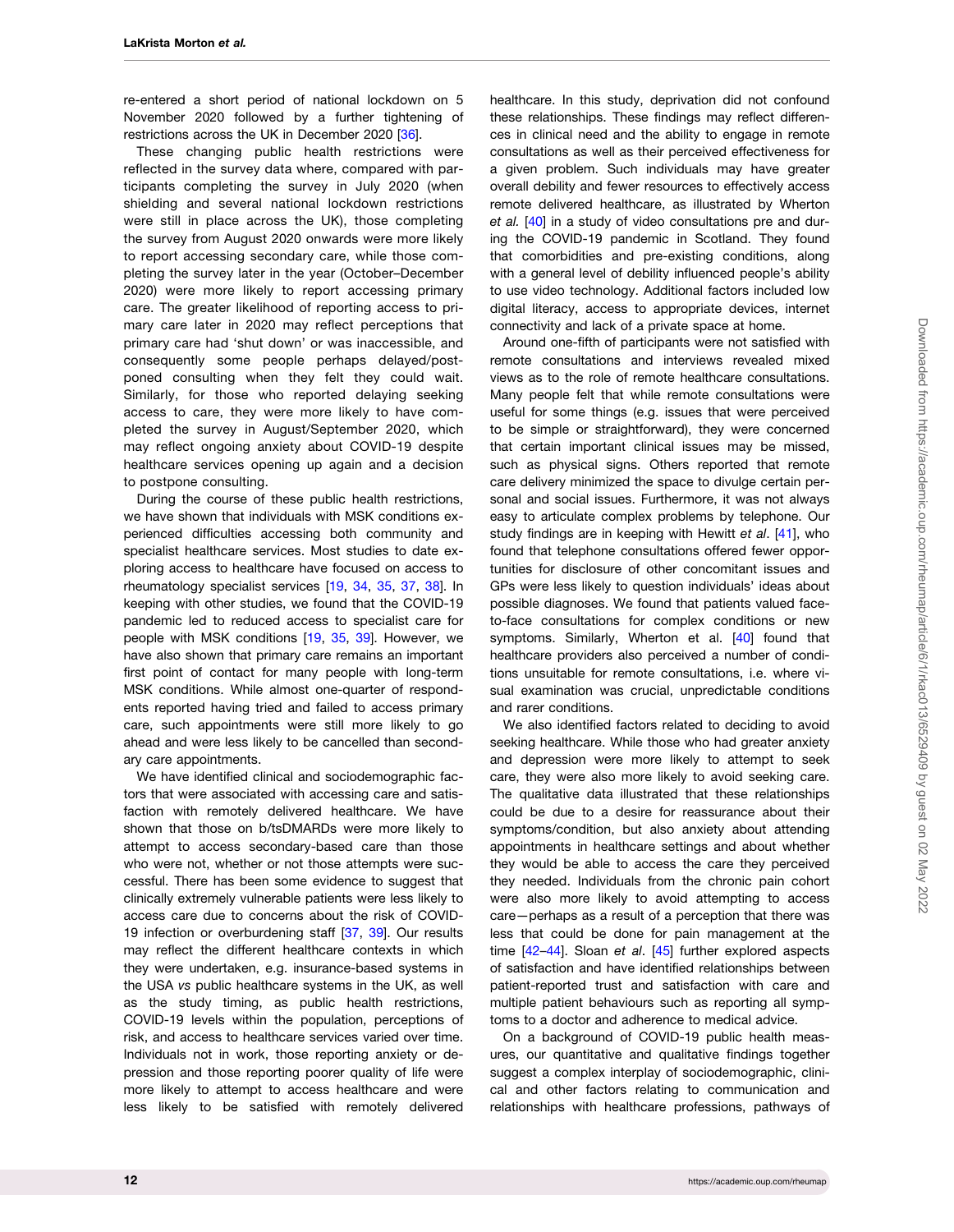<span id="page-12-0"></span>care and equitable access to care influencing experiences and decision making in relation to accessing and receiving healthcare.

Moving forward, patients valued clear, flexible care pathways responsive to individual preferences, circumstances and care needs. Experiences with remote consultations highlighted the parts of communication that could not be replaced with technology. In particular, clinical relationships were highly valued and remote consultations could make that difficult, especially if someone does not have an established relationship with a care provider. Our study findings agreed with Wherton et al. [[40\]](#page-14-0), who found that perceptions on how remote consulting altered the relationship and interaction between patients and clinicians was highly contingent upon the clinician's interaction styles, perceived value of tactile information and patients' facial expression and the clinical context of the encounter. Feeling supported by all care providers was also important, and primary care remained an important first point of contact. This is in keeping with Sloan et al. [\[39\]](#page-14-0), who demonstrated that feeling medically supported was positively associated with well-being scores, the importance of 'checking in' with services. Those patients with pre-existing trusted medical relationships expressed less anxiety and more confidence that support would be there if required.

In summary, this study provides evidence of difficulties accessing healthcare for those with MSK conditions and symptoms during restrictions resulting from the COVID-19 pandemic. We have identified clinical and social factors associated with a greater likelihood of attempting to access care and those who were less likely to be satisfied with remote consultations. It has also provided insights into what patients value most about their care. This offers valuable lessons to enable us to target services to better meet the needs of people with MSK conditions and to develop services that are aligned with patient values and preferences.

## Acknowledgements

We are grateful to our patient partner Inga Wood for help with designing the interview schedule and for commenting on the manuscript and Lynne Laidlaw for help with designing the questionnaire. The authors do not report any conflicts of interest. G.J.M. conceived the idea for the study and all authors were involved in the detailed planning. L.M., K.S. and R.H. conducted the qualitative analysis with input from J.P. M.B. and G.J. undertook the questionnaire analysis. L.M. and R.H. integrated quantitative and qualitative findings and K.S., J.P. and G.J.M. contributed to interpretation of findings. R.H. and L.M. drafted the manuscript and all authors contributed important intellectual content via written comments.

Funding: This work was supported by Versus Arthritis (grant 20748) and the British Society for Rheumatology. The funding for the original studies included were from Versus Arthritis (MAmMOTH) and the British Society for

Rheumatology (BSRBR-AS and BSR-PsA). L.M. is supported by the Medical Research Council/Versus Arthritis Centre for Musculoskeletal Health and Work (grant 20665).

Disclosure statement: The authors have declared no conflicts of interest.

## Data availability statement

The data within the article that relate to the collection of BSR register data are owned by the BSR. Access to these data are subject to application being made to the BSR Registers [\(https://rheumatology.org.uk\)](https://rheumatology.org.uk). For other quantitative data in the article, application can be made for access by contacting the corresponding author.

## Supplementary data

[Supplementary data](https://academic.oup.com/rheumap/article-lookup/doi/10.1093/rap/rkac013#supplementary-data) are available at Rheumatology Advances in Practice online.

## **References**

- [1](#page-1-0) Thorlby R, Fraser C, Gardner T. Non-COVID-19 NHS care during the pandemic: Activity trends for key NHS services in England. [https://www.health.org.uk/news-and-comment/](https://www.health.org.uk/news-and-comment/charts-and-infographics/non-covid-19-nhs-care-during-the-pandemic) [charts-and-infographics/non-covid-19-nhs-care-during-the](https://www.health.org.uk/news-and-comment/charts-and-infographics/non-covid-19-nhs-care-during-the-pandemic)[pandemic](https://www.health.org.uk/news-and-comment/charts-and-infographics/non-covid-19-nhs-care-during-the-pandemic) (27 February 2022, date last accessed).
- [2](#page-1-0) Watt T, Firth Z, Fisher R, Thorlby R, Kelly E. Use of primary care during the COVID-19 pandemic: patientlevel data analysis of the impact of COVID-19 on primary care activity in England. [https://www.health.org.uk/news](https://www.health.org.uk/news-and-comment/charts-and-infographics/use-of-primary-care-during-the-covid-19-pandemic)[and-comment/charts-and-infographics/use-of-primary](https://www.health.org.uk/news-and-comment/charts-and-infographics/use-of-primary-care-during-the-covid-19-pandemic)[care-during-the-covid-19-pandemic](https://www.health.org.uk/news-and-comment/charts-and-infographics/use-of-primary-care-during-the-covid-19-pandemic) (27 February 2022, date last accessed).
- [3](#page-1-0) Fraser C, Fisher R. How has the COVID-19 pandemic impacted primary care? [https://health.org.uk/news-and](https://health.org.uk/news-and-comment/charts-and-infographics/how-has-the-covid-19-pandemic-impacted-primary-care)[comment/charts-and-infographics/how-has-the-covid-](https://health.org.uk/news-and-comment/charts-and-infographics/how-has-the-covid-19-pandemic-impacted-primary-care)[19-pandemic-impacted-primary-care](https://health.org.uk/news-and-comment/charts-and-infographics/how-has-the-covid-19-pandemic-impacted-primary-care) (27 February 2022, date last accessed).
- [4](#page-1-0) Hagel S, Petersson IF, Bremander A et al. Trends in the first decade of 21st century healthcare utilisation in a rheumatoid arthritis cohort compared with the general population. Ann Rheum Dis 2013;72:1212–6.
- [5](#page-1-0) Lewis R, Pereira P, Thorlby R, Warburton W. Understanding and sustaining the health care service shifts accelerated by COVID-19. [https://www.health.org.](https://www.health.org.uk/publications/long-reads/understanding-and-sustaining-the-health-care-service-shifts-accelerated-by-COVID-19) [uk/publications/long-reads/understanding-and-sustain](https://www.health.org.uk/publications/long-reads/understanding-and-sustaining-the-health-care-service-shifts-accelerated-by-COVID-19) [ing-the-health-care-service-shifts-accelerated-by-COVID-](https://www.health.org.uk/publications/long-reads/understanding-and-sustaining-the-health-care-service-shifts-accelerated-by-COVID-19)[19](https://www.health.org.uk/publications/long-reads/understanding-and-sustaining-the-health-care-service-shifts-accelerated-by-COVID-19) (27 February 2022, date last accessed).
- [6](#page-1-0) Moynihan R, Sanders S, Michaleff ZA et al. Impact of COVID-19 pandemic on utilisation of healthcare services: a systematic review. BMJ Open 2021;11:e045343.
- [7](#page-1-0) European Alliance of Associations for Rheumatology. EULAR guidance for patients COVID-19 outbreak. [https://www.eular.org/eular\\_guidance\\_for\\_patients\\_](https://www.eular.org/eular_guidance_for_patients_covid19_outbreak.cfm) [covid19\\_outbreak.cfm](https://www.eular.org/eular_guidance_for_patients_covid19_outbreak.cfm) (27 February 2022, date last accessed).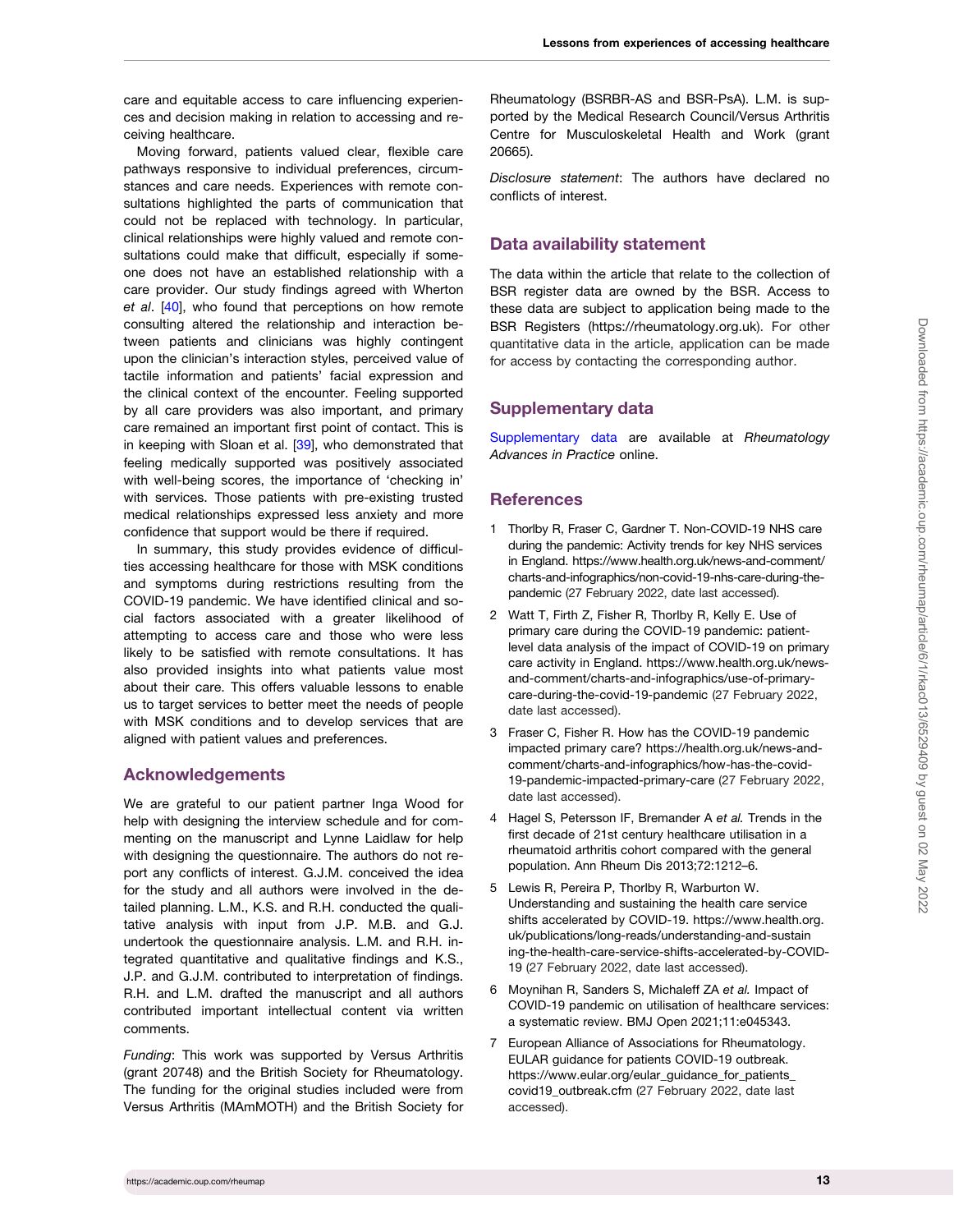- <span id="page-13-0"></span>[8](#page-1-0) National Health Service. Clinical guide for the management of rheumatology patients during the coronavirus pandemic. [https://www.england.nhs.uk/](https://www.england.nhs.uk/coronavirus/wp-content/uploads/sites/52/2020/03/clinical-guide-rheumatology-patients-v1-19-march-2020.pdf) [coronavirus/wp-content/uploads/sites/52/2020/03/](https://www.england.nhs.uk/coronavirus/wp-content/uploads/sites/52/2020/03/clinical-guide-rheumatology-patients-v1-19-march-2020.pdf) [clinical-guide-rheumatology-patients-v1-19-march-2020.](https://www.england.nhs.uk/coronavirus/wp-content/uploads/sites/52/2020/03/clinical-guide-rheumatology-patients-v1-19-march-2020.pdf) [pdf](https://www.england.nhs.uk/coronavirus/wp-content/uploads/sites/52/2020/03/clinical-guide-rheumatology-patients-v1-19-march-2020.pdf) (27 February 2022, date last accessed).
- 9 Bateman J, Cleaton N. Managing patients using telerheumatology: lessons from a pandemic. Best Pract Res Clin Rheumatol 2021;35:101662.
- [10](#page-1-0) Hutchings R. The impact of covid-19 on the use of digital technology in the NHS. [https://www.nuffieldtrust.org.](https://www.nuffieldtrust.org.uk/files/2020-08/the-impact-of-covid-19-on-the-use-of-digital-technology-in-the-nhs-web-2.pdf) [uk/files/2020-08/the-impact-of-covid-19-on-the-use-of](https://www.nuffieldtrust.org.uk/files/2020-08/the-impact-of-covid-19-on-the-use-of-digital-technology-in-the-nhs-web-2.pdf)[digital-technology-in-the-nhs-web-2.pdf](https://www.nuffieldtrust.org.uk/files/2020-08/the-impact-of-covid-19-on-the-use-of-digital-technology-in-the-nhs-web-2.pdf) (27 February 2022, date last accessed).
- [11](#page-3-0) Mann DM, Chen J, Chunara R, Testa PA, Nov O. COVID-19 transforms health care through telemedicine: evidence from the field. J Am Med Inform Assoc 2020; 27:1132–5.
- [12](#page-1-0) Nuffield Trust. Elective backlog and ethnicity. [https://](https://www.nuffieldtrust.org.uk/project/elective-backlog-and-ethnicity) [www.nuffieldtrust.org.uk/project/elective-backlog-and](https://www.nuffieldtrust.org.uk/project/elective-backlog-and-ethnicity)[ethnicity](https://www.nuffieldtrust.org.uk/project/elective-backlog-and-ethnicity) (27 February 2022, date last accessed).
- [13](#page-1-0) Charlesworth A, Watt T, Thorlby R. Early insight into the impacts of COVID-19 on care for people with long-term conditions. [https://www.health.org.uk/news-and-com](https://www.health.org.uk/news-and-comment/blogs/early-insight-into-the-impacts-of-covid-19-on-care-for-people-with-long-term) [ment/blogs/early-insight-into-the-impacts-of-covid-19](https://www.health.org.uk/news-and-comment/blogs/early-insight-into-the-impacts-of-covid-19-on-care-for-people-with-long-term) [on-care-for-people-with-long-term](https://www.health.org.uk/news-and-comment/blogs/early-insight-into-the-impacts-of-covid-19-on-care-for-people-with-long-term) (27 February 2022, date last accessed).
- [14](#page-1-0) Sloan M, Lever E, Harwood R et al. Telemedicine in rheumatology: a mixed methods study exploring acceptability, preferences and experiences among patients and clinicians. Rheumatology (Oxford) 2021;doi: 10.1093/rheumatology/keab796.
- [15](#page-1-0) British Society for Rheumatology. Rheumatology workforce: a crisis in numbers. London: British Society for Rheumatology, 2021.
- [16](#page-1-0) Limb M. Delayed discharge: how are services and patients being affected? BMJ 2022;376:o118.
- [17](#page-1-0) Public Health England. Disparities in the risk and outcomes of COVID-19. London: Public Health England, 2020.
- [18](#page-1-0) Barnard S, Fryers P, Fitzpatrick J et al. Inequalities in excess premature mortality in England during the COVID-19 pandemic: a cross-sectional analysis of cumulative excess mortality by area deprivation and ethnicity. BMJ Open 2021;11:e052646.
- [19](#page-11-0) Garrido-Cumbrera M, Marzo-Ortega H, Christen L et al. Assessment of impact of the COVID-19 pandemic from the perspective of patients with rheumatic and musculoskeletal diseases in Europe: results from the REUMAVID study (phase 1). RMD Open 2021;7:e001546.
- 20 Harrison SR, Garrido-Cumbrera M, Navarro-Compán V et al. Impact of COVID-19 containment measures on patients with rheumatic and musculoskeletal disease in the UK and Europe: the REUMAVID study (phase1). Rheumatol Adv Pract 2021;5:rkab098.
- [21](#page-10-0) Hausmann JS, Kennedy K, Simard JF et al. Immediate effect of the COVID-19 pandemic on patient health, health-care use, and behaviours: results from an international survey of people with rheumatic diseases. Lancet Rheumatol 2021;3:e707–14.
- 22 Smith TO, Belderson P, Dainty JR et al. Impact of COVID-19 pandemic social restriction measures on people with rheumatic and musculoskeletal diseases in the UK: a mixed-methods study. BMJ Open 2021;11:e048772.
- [23](#page-1-0) Macfarlane G, Hollick R, Morton L et al. The effect of COVID-19 public health restrictions on the health of people with musculoskeletal conditions and symptoms: the CONTAIN study. Rheumatology (Oxford) 2021;60(SI): SI13–24.
- [24](#page-1-0) Macfarlane GJ, Barnish MS, Jones EA et al. The British Society for Rheumatology Biologics Registers in Ankylosing Spondylitis (BSRBR-AS) study: protocol for a prospective cohort study of the long-term safety and quality of life outcomes of biologic treatment. BMC Musculoskelet Disord 2015;16:347.
- [25](#page-1-0) Jones GT, Macfarlane GJ, Keenan KF et al. The BSR-PsA: study protocol for the British Society for Rheumatology psoriatic arthritis register. BMC Rheumatol 2021;5:19.
- [26](#page-2-0) Macfarlane GJ, Beasley M, Prescott G et al. The Maintaining Musculoskeletal Health (MAmMOTH) Study: protocol for a randomised trial of cognitive behavioural therapy versus usual care for the prevention of chronic widespread pain. BMC Musculoskelet Disord 2016;17:179.
- [27](#page-2-0) English indices of deprivation (EID). [https://www.gov.uk/](https://www.gov.uk/government/statistics/english-indices-of-deprivation-2015) [government/statistics/english-indices-of-deprivation-2015](https://www.gov.uk/government/statistics/english-indices-of-deprivation-2015) (18 November 2019, date last accessed).
- [28](#page-2-0) Scottish Index of Multiple Deprivation (SIMD). [https://](https://www.gov.scot/Topics/Statistics/SIMD/) [www.gov.scot/Topics/Statistics/SIMD/](https://www.gov.scot/Topics/Statistics/SIMD/) (18 November 2019, date last accessed).
- [29](#page-2-0) StatsWales. The Welsh Index of Multiple Deprivation. [https://statswales.gov.wales/Catalogue/Community-](https://statswales.gov.wales/Catalogue/Community-Safety-and-Social-Inclusion/Welsh-Index-of-Multiple-Deprivation/WIMD-2014)[Safety-and-Social-Inclusion/Welsh-Index-of-Multiple-](https://statswales.gov.wales/Catalogue/Community-Safety-and-Social-Inclusion/Welsh-Index-of-Multiple-Deprivation/WIMD-2014)[Deprivation/WIMD-2014](https://statswales.gov.wales/Catalogue/Community-Safety-and-Social-Inclusion/Welsh-Index-of-Multiple-Deprivation/WIMD-2014) (18 November 2019, date last accessed).
- [30](#page-2-0) Herdman M, Gudex C, Lloyd A et al. Development and preliminary testing of the new five-level version of EQ-5D (EQ-5D-5L). Qual Life Res 2011;20:1727–36.
- [31](#page-2-0) Hays RD, Bjorner JB, Revicki DA, Spritzer KL, Cella D. Development of physical and mental health summary scores from the patient-reported outcomes measurement information system (PROMIS) global items. Qual Life Res 2009;18:873–80.
- [32](#page-2-0) Braun V, Clarke V. To saturate or not to saturate? Questioning data saturation as a useful concept for thematic analysis and sample-size rationales. Qual Res Sport Exercise Health 2021;13:201–16.
- [33](#page-10-0) Jones GT, Dean LE, Pathan E, Hollick RJ, Macfarlane GJ. Real-world evidence of TNF inhibition in axial spondyloarthritis: can we generalise the results from clinical trials? Ann Rheum Dis 2020;79:914–9.
- [34](#page-10-0) Michaud K, Wipfler K, Shaw Y et al. Experiences of patients with rheumatic diseases in the United States during early days of the COVID-19 pandemic. ACR Open Rheumatol 2020;2:335–43.
- [35](#page-10-0) Dejaco C, Alunno A, Bijlsma JW et al. Influence of COVID-19 pandemic on decisions for the management of people with inflammatory rheumatic and musculoskeletal diseases: a survey among EULAR countries. Ann Rheum Dis 2021;80:518–26.